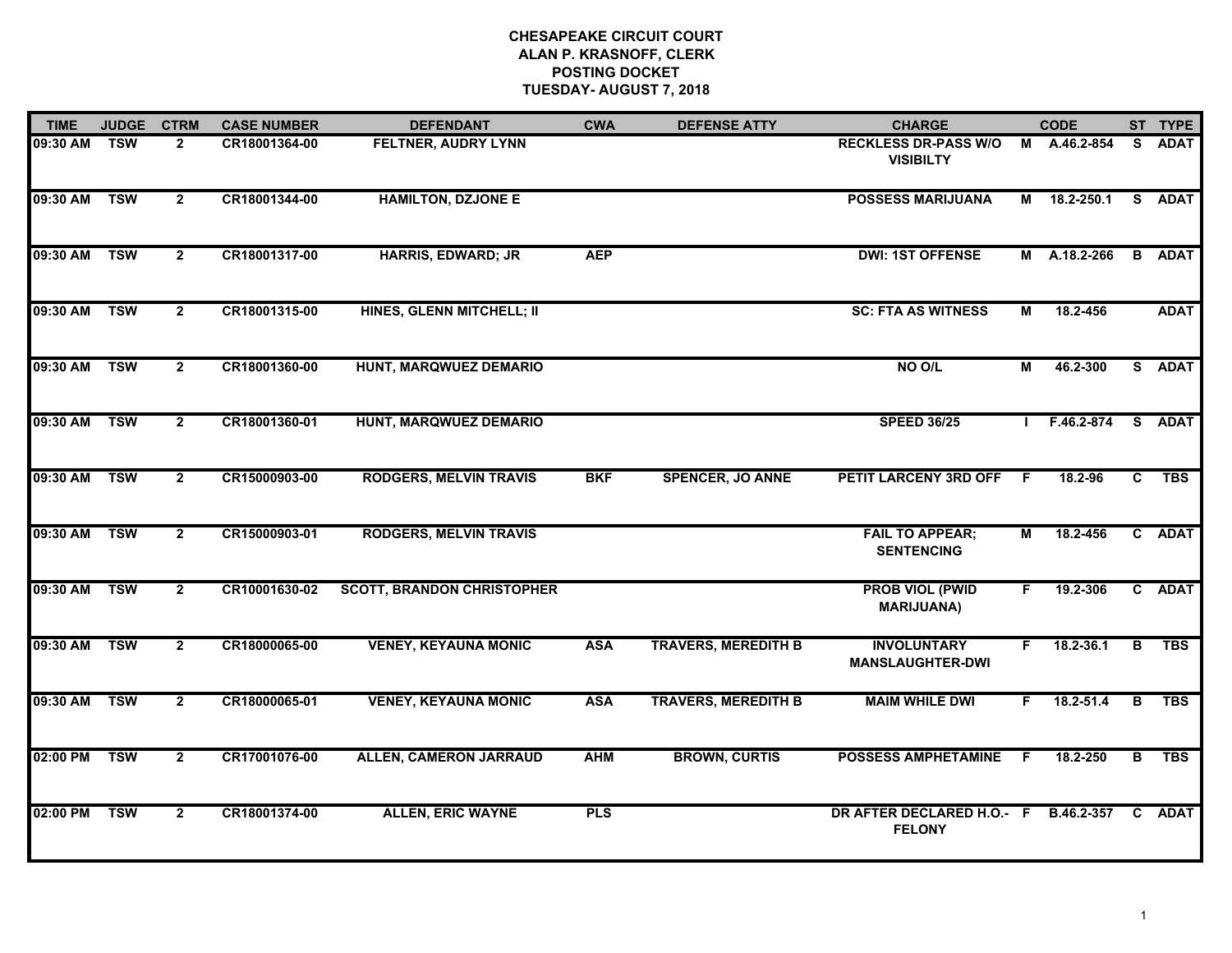| <b>TIME</b> | <b>JUDGE</b> | <b>CTRM</b>    | <b>CASE NUMBER</b> | <b>DEFENDANT</b>                   | <b>CWA</b> | <b>DEFENSE ATTY</b>      | <b>CHARGE</b>                                     |    | <b>CODE</b>   |                | ST TYPE    |
|-------------|--------------|----------------|--------------------|------------------------------------|------------|--------------------------|---------------------------------------------------|----|---------------|----------------|------------|
| 02:00 PM    | <b>TSW</b>   | $\overline{2}$ | CR18000039-00      | <b>BABCOCK, BRANDEN THOMAS</b>     | <b>MLK</b> | HOLDER, WILLIAM JOSHUA   | <b>UNLAWFUL WOUNDING</b>                          | F  | 18.2-51       | в              | <b>TBS</b> |
| 02:00 PM    | <b>TSW</b>   | $\overline{2}$ | CR18000933-00      | <b>BAILEY, LATRICIA ANN</b>        | <b>MLK</b> | <b>WENTWORTH, RACHEL</b> | <b>PETIT LARCENY 3RD+</b><br><b>OFFENSE</b>       | F. | 18.2-96       | C              | <b>TBS</b> |
| 02:00 PM    | <b>TSW</b>   | $\overline{2}$ | CR18000933-01      | <b>BAILEY, LATRICIA ANN</b>        | <b>MLK</b> | <b>WENTWORTH, RACHEL</b> | <b>POSSESS COCAINE</b>                            | F. | 18.2-250      | C              | <b>TBS</b> |
| 02:00 PM    | <b>TSW</b>   | $\mathbf{2}$   | CR18000933-02      | <b>BAILEY, LATRICIA ANN</b>        | <b>MLK</b> | <b>WENTWORTH, RACHEL</b> | <b>GRAND LARCENY</b>                              | F. | 18.2-95       | C              | <b>TBS</b> |
| 02:00 PM    | <b>TSW</b>   | $\overline{2}$ | CR18001287-00      | <b>BARRINGTON, WALTER MCKINLEY</b> | <b>CEE</b> | <b>HOGAN, DANIEL</b>     | <b>GRAND LARCENY</b>                              | F. | 18.2-95       | B              | <b>TBS</b> |
| 02:00 PM    | <b>TSW</b>   | $\mathbf{2}$   | CR18001287-01      | <b>BARRINGTON, WALTER MCKINLEY</b> | <b>CEE</b> | <b>HOGAN, DANIEL</b>     | <b>ATT TO COMMIT GRAND</b><br><b>LARCENY</b>      | F. | 18.2-95       |                | B TBS      |
| 02:00 PM    | <b>TSW</b>   | $\overline{2}$ | CR18001287-02      | <b>BARRINGTON, WALTER MCKINLEY</b> | <b>CEE</b> | <b>HOGAN, DANIEL</b>     | <b>STOLEN PROPERTY</b><br><b>W/INTENT SELL</b>    |    | F 18.2-108.01 | $\overline{B}$ | <b>TBS</b> |
| 02:00 PM    | <b>TSW</b>   | $\overline{2}$ | CR17000994-00      | <b>BEU, LESLIE CAROL</b>           | <b>DAW</b> | Ortiz, Kathleen A.       | <b>EMBEZZLEMENT</b>                               | F. | 18.2-111      | C              | <b>MBF</b> |
| 02:00 PM    | <b>TSW</b>   | $\mathbf{2}$   | CR18001449-00      | <b>BOONE, LESHAWN JAMES</b>        | <b>AJS</b> | <b>MUSSONI, ERIK</b>     | <b>POSS/TRANSPORT</b><br><b>AMMUNITION/FEL</b>    | F. | 18.2-308.2    | B              | <b>TBS</b> |
| 02:00 PM    | <b>TSW</b>   | $\overline{2}$ | CR18001378-00      | <b>BOYD, SEAN ALAN</b>             | <b>MLK</b> |                          | <b>POSSESS COCAINE</b>                            | F. | 18.2-250      |                | C ADAT     |
| 02:00 PM    | <b>TSW</b>   | $\mathbf{2}$   | CR17000961-00      | <b>BRADLEY, JOHN; JR</b>           | <b>WHC</b> | <b>GILCHRIST, KURT</b>   | <b>OBTAIN MONEY BY FALSE F</b><br><b>PRETENSE</b> |    | 18.2-178      | C              | <b>TBS</b> |
| 02:00 PM    | <b>TSW</b>   | $\overline{2}$ | CR01A01125-01      | <b>BRYANT, TAMARA ANITRA</b>       | <b>KJB</b> | <b>SHORT, JAMES</b>      | <b>VIOL PROBATION (EMBEZZ)</b>                    | -F | 19.2-306      | $\overline{c}$ | <b>TBS</b> |
| 02:00 PM    | <b>TSW</b>   | $\mathbf{2}$   | CR15001491-03      | <b>BYNUM, CLEVE</b>                | <b>AHM</b> | SWIFT-SHERARD, Sanita A. | <b>GD BEHAV VIOL(GRAND</b><br>LARC-AUTO)          | F  | 19.2-306      | C              | <b>TBS</b> |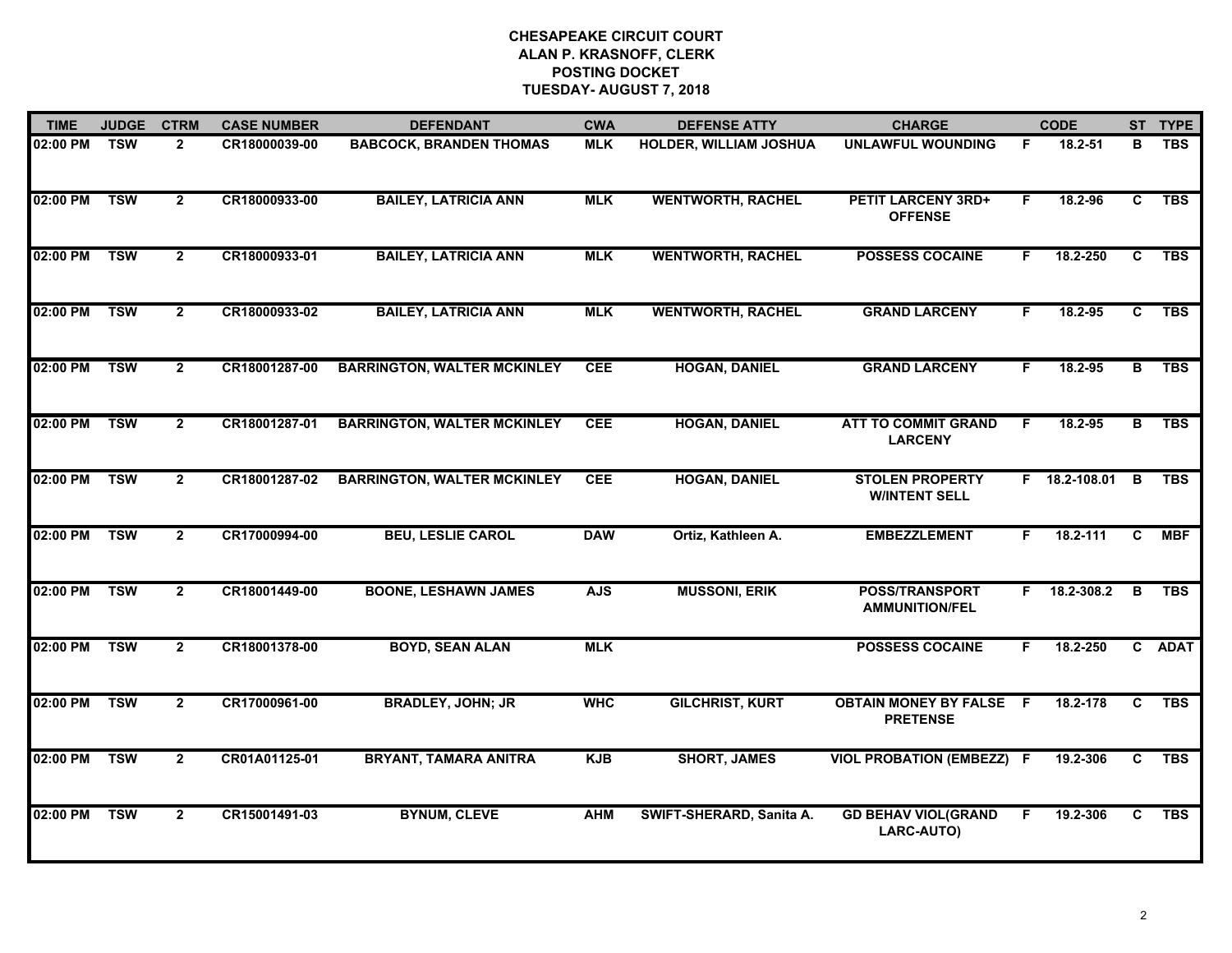| <b>TIME</b> | <b>JUDGE</b> | <b>CTRM</b>    | <b>CASE NUMBER</b> | <b>DEFENDANT</b>                 | <b>CWA</b> | <b>DEFENSE ATTY</b>      | <b>CHARGE</b>                                |    | <b>CODE</b> |    | ST TYPE       |
|-------------|--------------|----------------|--------------------|----------------------------------|------------|--------------------------|----------------------------------------------|----|-------------|----|---------------|
| 02:00 PM    | <b>TSW</b>   | $\overline{2}$ | CR15001491-04      | <b>BYNUM, CLEVE</b>              | <b>AHM</b> | SWIFT-SHERARD, Sanita A. | <b>GD BEHAV VIOL (ELUDE</b><br>POLICE)       | F. | 19.2-306    | C. | <b>TBS</b>    |
| 02:00 PM    | <b>TSW</b>   | $\overline{2}$ | CR14001303-03      | <b>CARRINGTON, IAISHA MARIE</b>  | <b>BKF</b> | <b>JONES, M COLSTON</b>  | <b>VIOL PROB (POSS COCAINE) F</b>            |    | 19.2-306    | C  | <b>TBS</b>    |
| 02:00 PM    | <b>TSW</b>   | $\overline{2}$ | CR18001368-00      | <b>CLARK, DAVID ASHBERRY; JR</b> | <b>WHC</b> | <b>IRELAND, E</b>        | <b>PETIT LARCENY: 3RD+</b><br><b>OFFENSE</b> | F. | 18.2-96     | C  | <b>TBS</b>    |
| 02:00 PM    | <b>TSW</b>   | $\mathbf{2}$   | CR17001257-00      | <b>COMBS, BEVERLY MICHELLE</b>   | <b>BKF</b> | <b>VASTA, KELLY L</b>    | <b>ID THEFT</b>                              | F. | 18.2-186.3  | B  | <b>TBS</b>    |
| 02:00 PM    | <b>TSW</b>   | $\overline{2}$ | CR18001418-00      | <b>COUTHER, MONAE</b>            | <b>BKF</b> |                          | <b>OBTAIN MONEY FALSELY</b>                  | -F | 18.2-178    |    | <b>B</b> ADAT |
| 02:00 PM    | <b>TSW</b>   | $\overline{2}$ | CR18001418-01      | <b>COUTHER, MONAE</b>            | <b>BKF</b> |                          | <b>FORGERY</b>                               | F. | 18.2-172    |    | <b>B</b> ADAT |
| 02:00 PM    | <b>TSW</b>   | $\overline{2}$ | CR18001418-02      | <b>COUTHER, MONAE</b>            | <b>BKF</b> |                          | <b>FORGERY</b>                               | F. | 18.2-172    |    | <b>B</b> ADAT |
| 02:00 PM    | <b>TSW</b>   | $\overline{2}$ | CR18001418-03      | <b>COUTHER, MONAE</b>            | <b>BKF</b> |                          | <b>FORGERY</b>                               | F. | 18.2-172    |    | <b>B</b> ADAT |
| 02:00 PM    | <b>TSW</b>   | $\overline{2}$ | CR18001418-04      | <b>COUTHER, MONAE</b>            | <b>BKF</b> |                          | <b>FORGERY</b>                               | F. | 18.2-172    |    | <b>B</b> ADAT |
| 02:00 PM    | <b>TSW</b>   | $\overline{2}$ | CR18001418-05      | <b>COUTHER, MONAE</b>            | <b>BKF</b> |                          | <b>FORGERY</b>                               | F. | 18.2-172    |    | <b>B</b> ADAT |
| 02:00 PM    | <b>TSW</b>   | $\overline{2}$ | CR18001418-06      | <b>COUTHER, MONAE</b>            | <b>BKF</b> |                          | <b>FORGERY</b>                               | F. | 18.2-172    |    | <b>B</b> ADAT |
| 02:00 PM    | <b>TSW</b>   | $\overline{2}$ | CR18001418-07      | <b>COUTHER, MONAE</b>            | <b>BKF</b> |                          | <b>FORGERY</b>                               | F. | 18.2-172    |    | <b>B</b> ADAT |
| 02:00 PM    | <b>TSW</b>   | $\overline{2}$ | CR18001418-08      | <b>COUTHER, MONAE</b>            | <b>BKF</b> |                          | <b>FORGERY</b>                               | F. | 18.2-172    |    | <b>B</b> ADAT |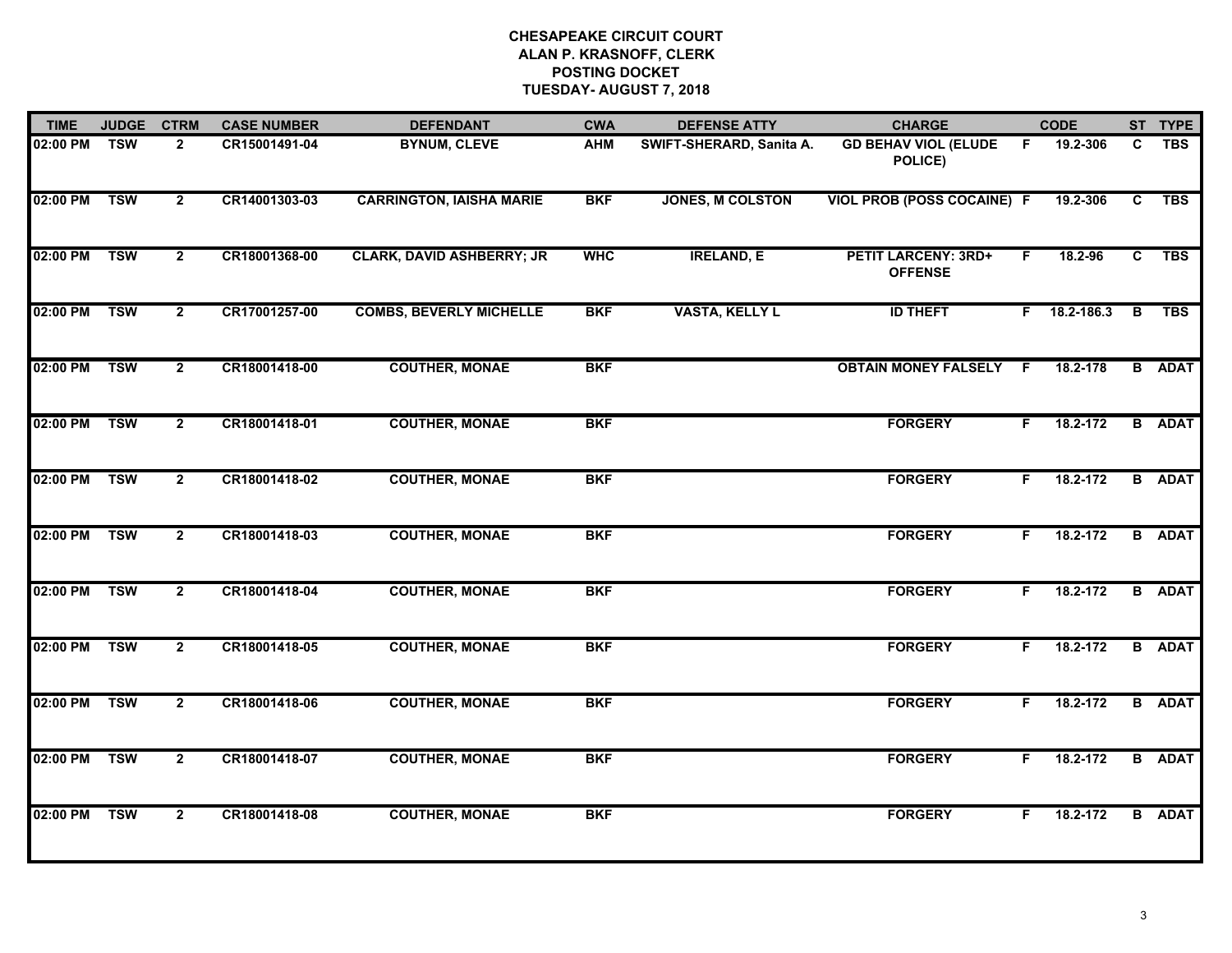| <b>TIME</b> | <b>JUDGE</b> | <b>CTRM</b>    | <b>CASE NUMBER</b> | <b>DEFENDANT</b>                 | <b>CWA</b> | <b>DEFENSE ATTY</b> | <b>CHARGE</b>                                          |    | <b>CODE</b>     |          | ST TYPE     |
|-------------|--------------|----------------|--------------------|----------------------------------|------------|---------------------|--------------------------------------------------------|----|-----------------|----------|-------------|
| 02:00 PM    | <b>TSW</b>   | $\overline{2}$ | CR18001384-00      | <b>CUFFEE, TIAYA JOBYNIA</b>     | <b>AMF</b> |                     | <b>STOLEN PROPRTY:</b><br><b>SELL/ETC &gt;\$200</b>    |    | F 18.2-108.01   | B        | <b>ADAT</b> |
| 02:00 PM    | <b>TSW</b>   | $\overline{2}$ | CR18001434-00      | <b>DELBRIDGE, RICHARD EDWARD</b> | <b>MLK</b> | Winn, A. Robinson   | <b>GRAND LARCENY</b>                                   | F. | 18.2-95         | C        | <b>TBS</b>  |
| 02:00 PM    | <b>TSW</b>   | $\mathbf{2}$   | CR18001434-01      | <b>DELBRIDGE, RICHARD EDWARD</b> | <b>MLK</b> | Winn, A. Robinson   | <b>STOLEN PROPERTY</b><br><b>WINTENT SELL</b>          |    | F 18.2-108.01   | C        | <b>TBS</b>  |
| 02:00 PM    | <b>TSW</b>   | $\mathbf{2}$   | CR18001434-02      | <b>DELBRIDGE, RICHARD EDWARD</b> | <b>MLK</b> | Winn, A. Robinson   | <b>CONSPIRING COMMIT</b><br><b>LARCENCY</b>            | F. | 18.2-23         | C        | <b>TBS</b>  |
| 02:00 PM    | <b>TSW</b>   | $\overline{2}$ | CR18001434-03      | <b>DELBRIDGE, RICHARD EDWARD</b> | <b>MLK</b> | Winn, A. Robinson   | STOLEN PROP W/INTENT TO F 18.2-108.01 C<br><b>SELL</b> |    |                 |          | <b>TBS</b>  |
| 02:00 PM    | <b>TSW</b>   | $\overline{2}$ | CR18001434-04      | <b>DELBRIDGE, RICHARD EDWARD</b> | <b>MLK</b> | Winn, A. Robinson   | <b>GRAND LARCENY STEAL</b><br><b>PROPERTY</b>          | F. | 18.2-95         | C        | <b>TBS</b>  |
| 02:00 PM    | <b>TSW</b>   | $\overline{2}$ | CR18001434-05      | <b>DELBRIDGE, RICHARD EDWARD</b> | <b>MLK</b> | Winn, A. Robinson   | STLN PRPRTY: INT TO SELL F 18.2-108.01 C<br>$>= $200$  |    |                 |          | <b>TBS</b>  |
| 02:00 PM    | <b>TSW</b>   | $\overline{2}$ | CR18001434-06      | <b>DELBRIDGE, RICHARD EDWARD</b> | <b>MLK</b> | Winn, A. Robinson   | <b>STLN PRPRTY:INT TO</b><br><b>SELL(CONSP)</b>        |    | F 18.2-108.01   | <b>C</b> | <b>TBS</b>  |
| 02:00 PM    | <b>TSW</b>   | $\overline{2}$ | CR18001434-07      | <b>DELBRIDGE, RICHARD EDWARD</b> | <b>MLK</b> | Winn, A. Robinson   | <b>CONSPIRE/AID/ABET LARC F</b><br>> \$200             |    | 18.2-23         | C        | <b>TBS</b>  |
| 02:00 PM    | <b>TSW</b>   | $\overline{2}$ | CR18001434-08      | <b>DELBRIDGE, RICHARD EDWARD</b> | <b>MLK</b> | Winn, A. Robinson   | <b>GRAND LARCENY</b>                                   | F  | 18.2-95         | C        | <b>TBS</b>  |
| 02:00 PM    | <b>TSW</b>   | $\mathbf{2}$   | CR18001434-09      | <b>DELBRIDGE, RICHARD EDWARD</b> | <b>MLK</b> | Winn, A. Robinson   | STLN PRPRTY:INT TO SELL F 18.2-108.01 C<br>$>= $200$   |    |                 |          | <b>TBS</b>  |
| 02:00 PM    | <b>TSW</b>   | $\overline{2}$ | CR18001434-10      | <b>DELBRIDGE, RICHARD EDWARD</b> | <b>MLK</b> | Winn, A. Robinson   | <b>STLN PRPRTY:INT TO</b><br><b>SELL(CONSP)</b>        |    | F 18.2-108.01 C |          | <b>TBS</b>  |
| 02:00 PM    | <b>TSW</b>   | $\overline{2}$ | CR18001434-11      | <b>DELBRIDGE, RICHARD EDWARD</b> | <b>MLK</b> | Winn, A. Robinson   | <b>CONSPIRE/AID/ABET LARC F</b><br>> \$200             |    | 18.2-23         | C        | <b>TBS</b>  |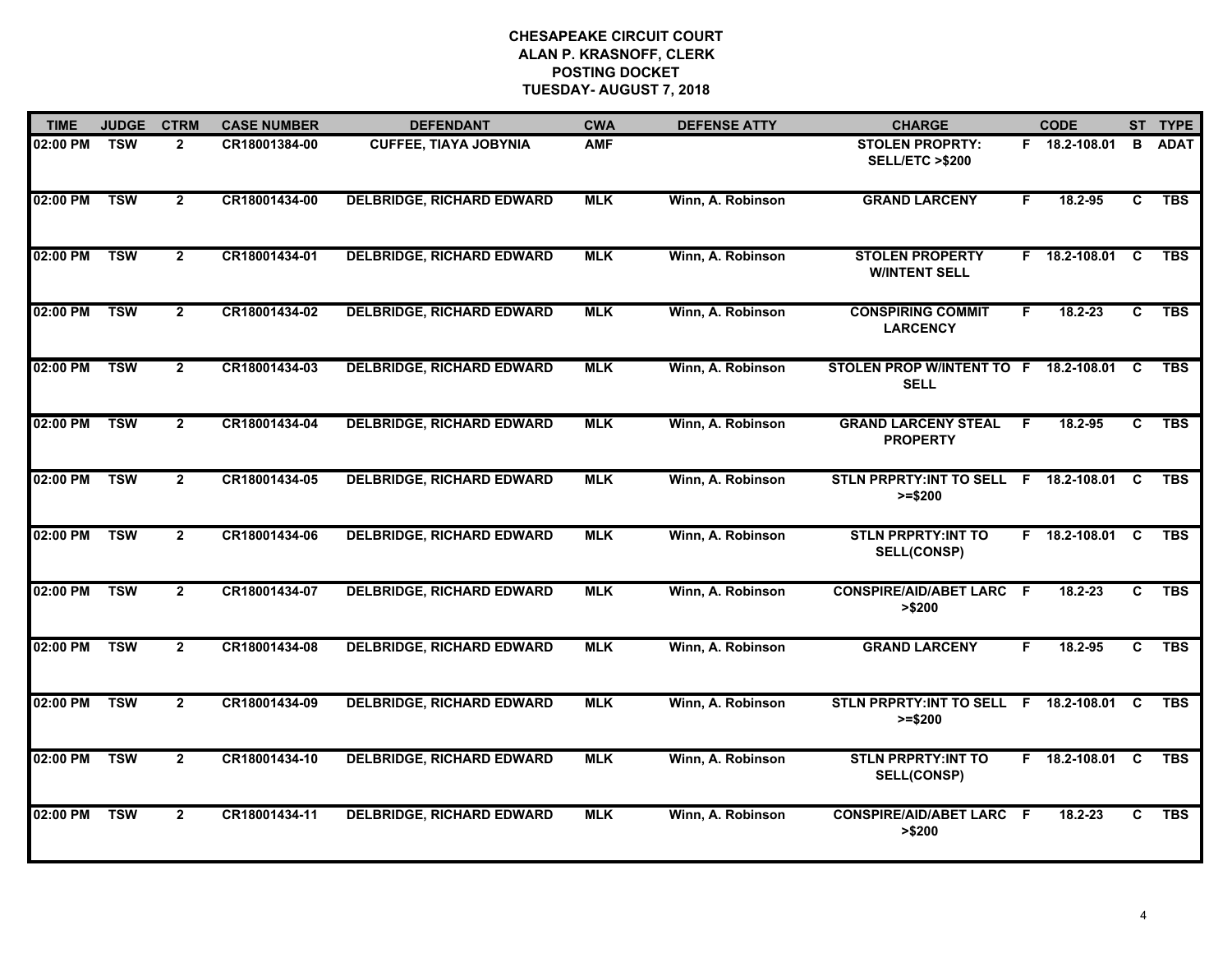| <b>TIME</b> | <b>JUDGE</b> | <b>CTRM</b>    | <b>CASE NUMBER</b> | <b>DEFENDANT</b>                               | <b>CWA</b> | <b>DEFENSE ATTY</b>      | <b>CHARGE</b>                                         |    | <b>CODE</b>      |                         | ST TYPE    |
|-------------|--------------|----------------|--------------------|------------------------------------------------|------------|--------------------------|-------------------------------------------------------|----|------------------|-------------------------|------------|
| 02:00 PM    | <b>TSW</b>   | $\overline{2}$ | CR18001434-12      | <b>DELBRIDGE, RICHARD EDWARD</b>               | <b>MLK</b> | Winn, A. Robinson        | <b>GRAND LARCENY</b>                                  | F. | 18.2-95          | C                       | <b>TBS</b> |
| 02:00 PM    | <b>TSW</b>   | $\overline{2}$ | CR18001434-13      | <b>DELBRIDGE, RICHARD EDWARD</b>               | <b>MLK</b> | Winn, A. Robinson        | STLN PRPRTY: INT TO SELL F 18.2-108.01 C<br>$>= $200$ |    |                  |                         | <b>TBS</b> |
| 02:00 PM    | <b>TSW</b>   | $\overline{2}$ | CR18001434-14      | <b>DELBRIDGE, RICHARD EDWARD</b>               | <b>MLK</b> | Winn, A. Robinson        | <b>GRAND LARCENY</b>                                  | F  | 18.2-95          | $\overline{c}$          | <b>TBS</b> |
| 02:00 PM    | <b>TSW</b>   | $\mathbf{2}$   | CR18001434-15      | <b>DELBRIDGE, RICHARD EDWARD</b>               | <b>MLK</b> | Winn, A. Robinson        | STLN PRPRTY: INT TO SELL F<br>$>= $200$               |    | 18.2-108.01      | C                       | <b>TBS</b> |
| 02:00 PM    | <b>TSW</b>   | $\mathbf{2}$   | CR18001434-16      | <b>DELBRIDGE, RICHARD EDWARD</b>               | <b>MLK</b> | Winn, A. Robinson        | <b>STLN PRPRTY:INT TO</b><br><b>SELL(CONSP)</b>       |    | F 18.2-108.01    | C                       | <b>TBS</b> |
| 02:00 PM    | <b>TSW</b>   | $\mathbf{2}$   | CR18001434-17      | <b>DELBRIDGE, RICHARD EDWARD</b>               | <b>MLK</b> | Winn, A. Robinson        | <b>CONSPIRE/AID/ABET LARC F</b><br>> \$200            |    | 18.2-23          | C.                      | <b>TBS</b> |
| 02:00 PM    | <b>TSW</b>   | $\overline{2}$ | CR18001260-01      | <b>DIGGS-CHALK, EDWARD</b><br><b>CORNELIUS</b> | <b>DAM</b> | <b>COLAW, REBECCA</b>    | <b>GRAND LARCENY</b>                                  | F. | 18.2-95          | $\overline{\mathsf{c}}$ | <b>TBS</b> |
| 02:00 PM    | <b>TSW</b>   | $\overline{2}$ | CR18001260-02      | <b>DIGGS-CHALK, EDWARD</b><br><b>CORNELIUS</b> | <b>DAM</b> | <b>COLAW, REBECCA</b>    | <b>DESTRUCT PROP W/INTENT M</b><br>$<$ \$1000         |    | 18.2-137         | C                       | <b>TBS</b> |
| 02:00 PM    | <b>TSW</b>   | $\overline{2}$ | CR16002004-00      | <b>FAISON, EDMOND JUNIUS; JR</b>               | <b>AJS</b> | SWIFT-SHERARD, Sanita A. | HABITUAL OFFENDER-2ND+ F<br><b>OFF</b>                |    | B.46.2-357       | B                       | <b>TBS</b> |
| 02:00 PM    | <b>TSW</b>   | $\mathbf{2}$   | CR18001404-00      | FIELDS, CORI JERMAINE; JR                      | CEE        | <b>JONES, M COLSTON</b>  | <b>UTTERING</b>                                       | F. | 18.2-170         | C                       | <b>TBS</b> |
| 02:00 PM    | <b>TSW</b>   | $\overline{2}$ | CR18001404-01      | FIELDS, CORI JERMAINE; JR                      | <b>CEE</b> | <b>JONES, M COLSTON</b>  | <b>BANK NOTE/COIN:</b><br><b>FORGERY</b>              | F. | 18.2-170         | $\overline{\mathbf{c}}$ | <b>TBS</b> |
| 02:00 PM    | <b>TSW</b>   | $\overline{2}$ | CR18001408-00      | <b>FORD, MATTHEW LANE</b>                      | <b>CEE</b> | <b>HAMLIN, JASON L</b>   | <b>DWI, 3RD/SUB</b>                                   |    | $F$ C.18.2-266   | $\overline{B}$          | <b>TBS</b> |
| 02:00 PM    | <b>TSW</b>   | $\mathbf{2}$   | CR18001408-01      | <b>FORD, MATTHEW LANE</b>                      | CEE        | <b>HAMLIN, JASON L</b>   | <b>REFUSE BREATH, SUBQ</b><br><b>W/IN 10YRS</b>       |    | M A.18.2-268.3 B |                         | <b>TBS</b> |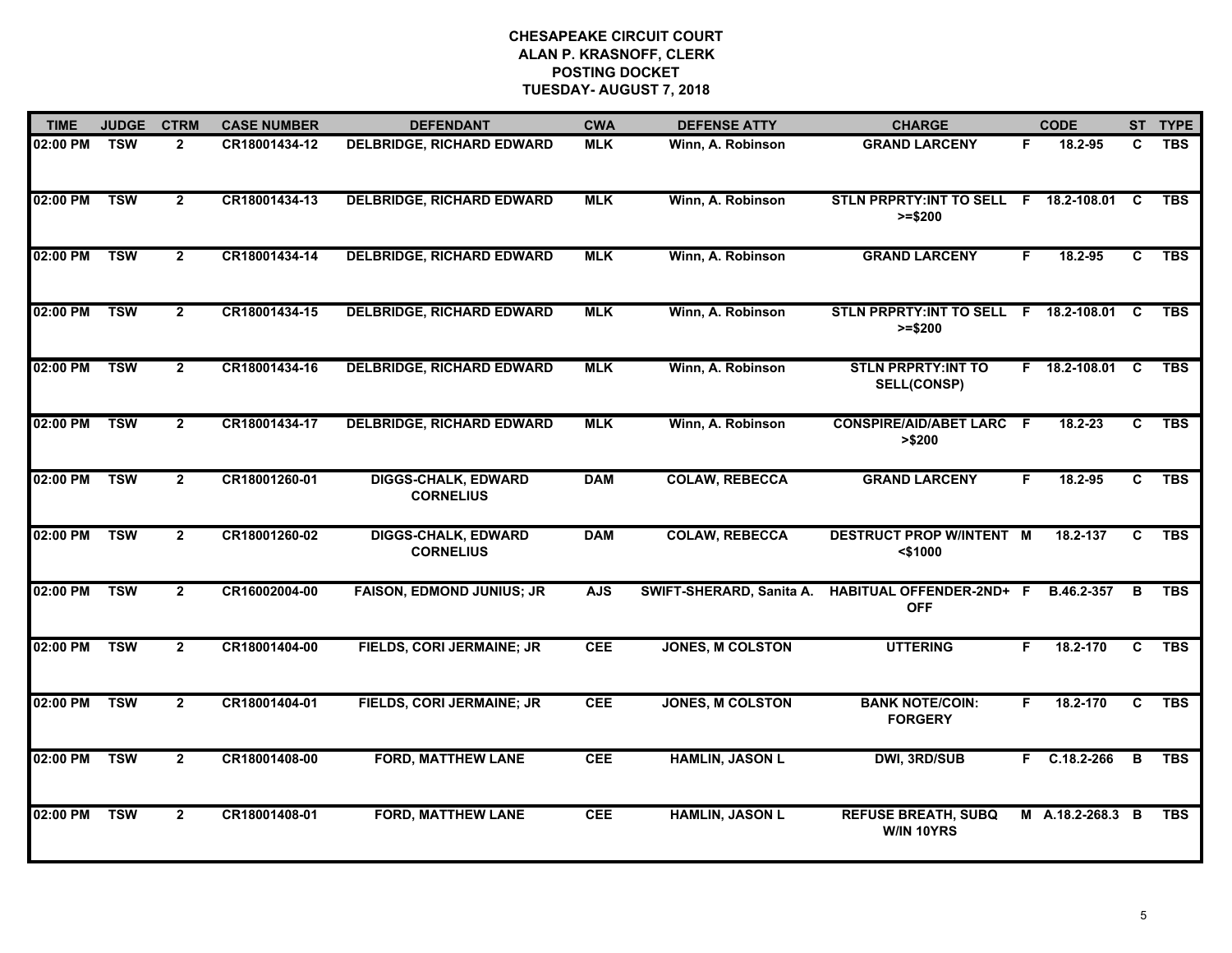| <b>TIME</b> | <b>JUDGE</b> | <b>CTRM</b>    | <b>CASE NUMBER</b> | <b>DEFENDANT</b>                                | <b>CWA</b> | <b>DEFENSE ATTY</b>      | <b>CHARGE</b>                                          |    | <b>CODE</b> |                | ST TYPE    |
|-------------|--------------|----------------|--------------------|-------------------------------------------------|------------|--------------------------|--------------------------------------------------------|----|-------------|----------------|------------|
| 02:00 PM    | <b>TSW</b>   | $\overline{2}$ | CR18001408-02      | <b>FORD, MATTHEW LANE</b>                       | <b>CEE</b> | <b>HAMLIN, JASON L</b>   | <b>OPER SUSP/REVOKE</b>                                | М  | 18.2-272    | в              | <b>TBS</b> |
| 02:00 PM    | <b>TSW</b>   | $\overline{2}$ | CR18001408-03      | <b>FORD, MATTHEW LANE</b>                       | <b>CEE</b> | <b>HAMLIN, JASON L</b>   | OP WITHOUT IGNITION<br><b>INTERLOCK</b>                | М  | 18.2-272C   | B              | <b>TBS</b> |
| 02:00 PM    | <b>TSW</b>   | $\overline{2}$ | CR18001367-00      | <b>FRAUGHNAUGH, PATRICK MORRIS</b>              | <b>WHC</b> | <b>BARLOW, JASON</b>     | SHOPLIFT/CONCEAL >=\$200 F                             |    | 18.2-103    | $\overline{c}$ | <b>TBS</b> |
| 02:00 PM    | <b>TSW</b>   | $\overline{2}$ | CR18001275-00      | <b>GEOGHEGAN, STEPHANIE</b><br><b>ELIZABETH</b> | <b>KJB</b> | <b>HEDGES, PAUL</b>      | <b>GRAND LARCENY</b>                                   | F. | 18.2-95     | в              | <b>TBS</b> |
| 02:00 PM    | <b>TSW</b>   | $\overline{2}$ | CR18001275-01      | <b>GEOGHEGAN, STEPHANIE</b><br><b>ELIZABETH</b> | <b>KJB</b> | <b>HEDGES, PAUL</b>      | <b>DESTROY EVIDENCE OF FEL F</b><br><b>OFF</b>         |    | 18.2-462    | $\overline{B}$ | <b>TBS</b> |
| 02:00 PM    | <b>TSW</b>   | $\overline{2}$ | CR18001275-02      | <b>GEOGHEGAN, STEPHANIE</b><br><b>ELIZABETH</b> | <b>KJB</b> | <b>HEDGES, PAUL</b>      | <b>PETIT LARCENY</b>                                   | М  | $46 - 15$   | S.             | <b>TBS</b> |
| 02:00 PM    | <b>TSW</b>   | $\overline{2}$ | CR17000289-03      | <b>GREEN, BREON DOMONIC</b>                     | <b>ALG</b> | <b>HAMLIN, JASON</b>     | <b>PROB VIOL (GRAND</b><br><b>LARCENY)</b>             | F. | 19.2-306    |                | <b>TBS</b> |
| 02:00 PM    | <b>TSW</b>   | $\overline{2}$ | CR17000289-04      | <b>GREEN, BREON DOMONIC</b>                     | <b>ALG</b> | <b>HAMLIN, JASON</b>     | <b>PROB VIOL (LARCENY</b><br>W/INTENT)                 | F. | 19.2-306    |                | <b>TBS</b> |
| 02:00 PM    | <b>TSW</b>   | $\overline{2}$ | CR18000231-00      | <b>GREEN, CORNELL LORENZO</b>                   | <b>MLK</b> | <b>HADEED, SHANNON L</b> | <b>GRAND LARCENY</b>                                   | F  | 18.2-95     | C              | <b>TBS</b> |
| 02:00 PM    | <b>TSW</b>   | $\overline{2}$ | CR18000231-01      | <b>GREEN, CORNELL LORENZO</b>                   | <b>MLK</b> | <b>HADEED, SHANON</b>    | STOLEN PROPERTY/INTENT F 18.2-108.01<br><b>TO SELL</b> |    |             | <b>C</b>       | <b>TBS</b> |
| 02:00 PM    | <b>TSW</b>   | $\overline{2}$ | CR18000231-02      | <b>GREEN, CORNELL LORENZO</b>                   | <b>MLK</b> | <b>HADEED, SHANON</b>    | <b>GRAND LARCENY</b>                                   | F. | 18.2-95     | $\overline{c}$ | <b>TBS</b> |
| 02:00 PM    | <b>TSW</b>   | $\overline{2}$ | CR18000231-03      | <b>GREEN, CORNELL LORENZO</b>                   | <b>MLK</b> | <b>HADEED, SHANNON</b>   | STOLEN PROPERTY/INTENT F 18.2-108.01<br><b>TO SELL</b> |    |             | <b>C</b>       | <b>TBS</b> |
| 02:00 PM    | <b>TSW</b>   | $\overline{2}$ | CR17001677-00      | <b>GREENE, TKEYRA</b>                           | <b>MLK</b> | <b>CURRIN, KATHERINE</b> | <b>ROBBERY: RESIDENCE</b><br><b>W/GUN</b>              | F. | $18.2 - 58$ | C.             | <b>TBS</b> |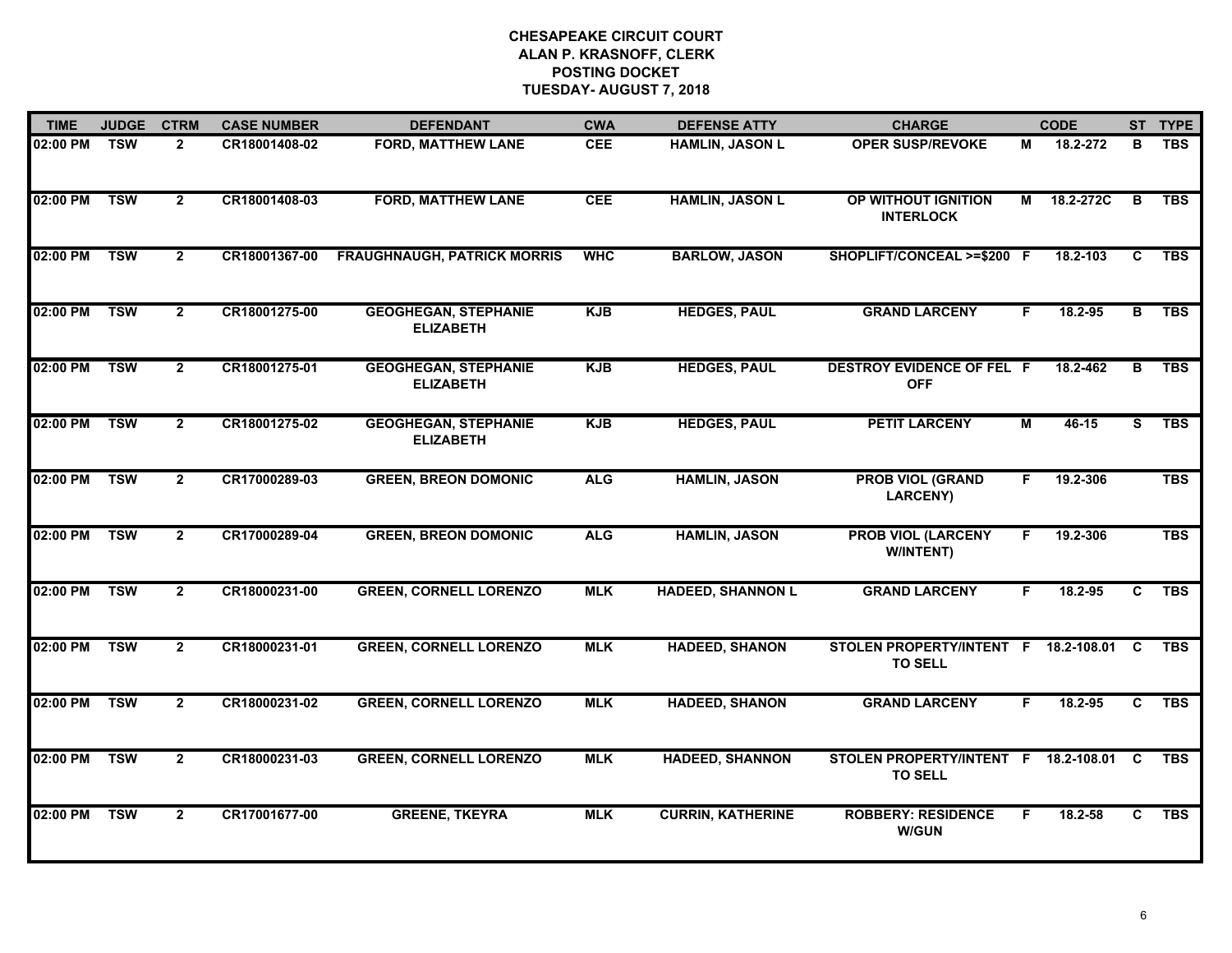| <b>TIME</b> | <b>JUDGE</b> | <b>CTRM</b>    | <b>CASE NUMBER</b> | <b>DEFENDANT</b>             | <b>CWA</b> | <b>DEFENSE ATTY</b>      | <b>CHARGE</b>                                         |    | <b>CODE</b>     |                | ST TYPE    |
|-------------|--------------|----------------|--------------------|------------------------------|------------|--------------------------|-------------------------------------------------------|----|-----------------|----------------|------------|
| 02:00 PM    | <b>TSW</b>   | $\overline{2}$ | CR17001677-01      | <b>GREENE, TKEYRA</b>        | <b>MLK</b> | <b>CURRIN, KATHERINE</b> | <b>CONSIPRE-ROBBERY</b><br><b>W/GUN</b>               | F  | 18.2-58         | C              | <b>TBS</b> |
| 02:00 PM    | <b>TSW</b>   | $\overline{2}$ | CR17001677-02      | <b>GREENE, TKEYRA</b>        | <b>MLK</b> | <b>CURRIN, KATHERINE</b> | <b>USE FIREARM IN FELONY</b>                          | -F | $18.2 - 53.1$   | C              | <b>TBS</b> |
| 02:00 PM    | <b>TSW</b>   | $\overline{2}$ | CR17001677-03      | <b>GREENE, TKEYRA</b>        | <b>MLK</b> | <b>CURRIN, KATHERINE</b> | <b>BURGLARY W/INTENT</b>                              | F. | 18.2-90         | $\overline{c}$ | <b>TBS</b> |
| 02:00 PM    | <b>TSW</b>   | $\overline{2}$ | CR17001677-04      | <b>GREENE, TKEYRA</b>        | <b>MLK</b> | <b>CURRIN, KATHERINE</b> | <b>ABDUCT FOR BENEFIT</b>                             | F  | $18.2 - 48$     | C.             | <b>TBS</b> |
| 02:00 PM    | <b>TSW</b>   | $\overline{2}$ | CR17001677-05      | <b>GREENE, TKEYRA</b>        | <b>MLK</b> | <b>CURRIN, KATHERINE</b> | <b>USE FIREARM IN FELONY</b><br>2ND OFF               | F. | $18.2 - 53.1$   | C              | <b>TBS</b> |
| 02:00 PM    | <b>TSW</b>   | $\overline{2}$ | CR18001435-00      | <b>GRIFFIN, REGINALD LEE</b> | <b>MLK</b> | <b>GILCHRIST, KURT A</b> | <b>GRAND LARCENY&gt;=\$200</b><br><b>NOT PERSON</b>   | F. | 18.2-95         | C              | <b>TBS</b> |
| 02:00 PM    | <b>TSW</b>   | $\overline{2}$ | CR18001435-01      | <b>GRIFFIN, REGINALD LEE</b> | <b>MLK</b> | <b>GILCHRIST, KURT A</b> | STLN PRPRTY: INT TO SELL F 18.2-108.01 C<br>$>= $200$ |    |                 |                | <b>TBS</b> |
| 02:00 PM    | <b>TSW</b>   | $\overline{2}$ | CR18001435-02      | <b>GRIFFIN, REGINALD LEE</b> | <b>MLK</b> | <b>GILCHRIST, KURT A</b> | <b>CONSPIRE/AID/ABET</b><br>LARCENY>\$200             | F. | $18.2 - 23$     | C              | <b>TBS</b> |
| 02:00 PM    | <b>TSW</b>   | $\overline{2}$ | CR18001435-03      | <b>GRIFFIN, REGINALD LEE</b> | <b>MLK</b> | <b>GILCHRIST, KURT A</b> | <b>CONSPIRE: STLN PROP</b><br><b>W/INTENT</b>         |    | F 18.2-108.01   | <b>C</b>       | <b>TBS</b> |
| 02:00 PM    | <b>TSW</b>   | $\overline{2}$ | CR18001435-04      | <b>GRIFFIN, REGINALD LEE</b> | <b>MLK</b> | <b>GILCHRIST, KURT A</b> | <b>GRAND LARCENY &gt;=\$200</b><br><b>NOT PERSN</b>   | F. | 18.2-95         | C              | <b>TBS</b> |
| 02:00 PM    | <b>TSW</b>   | $\overline{2}$ | CR18001435-05      | <b>GRIFFIN, REGINALD LEE</b> | <b>MLK</b> | <b>GILCHRIST, KURT A</b> | STLN PRPRTY: INT TO SELL F 18.2-108.01 C<br>$>= $200$ |    |                 |                | <b>TBS</b> |
| 02:00 PM    | <b>TSW</b>   | $\overline{2}$ | CR18001435-06      | <b>GRIFFIN, REGINALD LEE</b> | <b>MLK</b> | <b>GILCHRIST, KURT A</b> | <b>CONSPIRE: STLN PROP</b><br><b>W/INTENT</b>         |    | F 18.2-108.01 C |                | <b>TBS</b> |
| 02:00 PM    | <b>TSW</b>   | $\overline{2}$ | CR18001435-07      | <b>GRIFFIN, REGINALD LEE</b> | <b>MLK</b> | <b>GILCHRIST, KURT A</b> | <b>CONSPIRE/AID/ABET</b><br>LARCENY>\$200             | F. | $18.2 - 23$     | C              | <b>TBS</b> |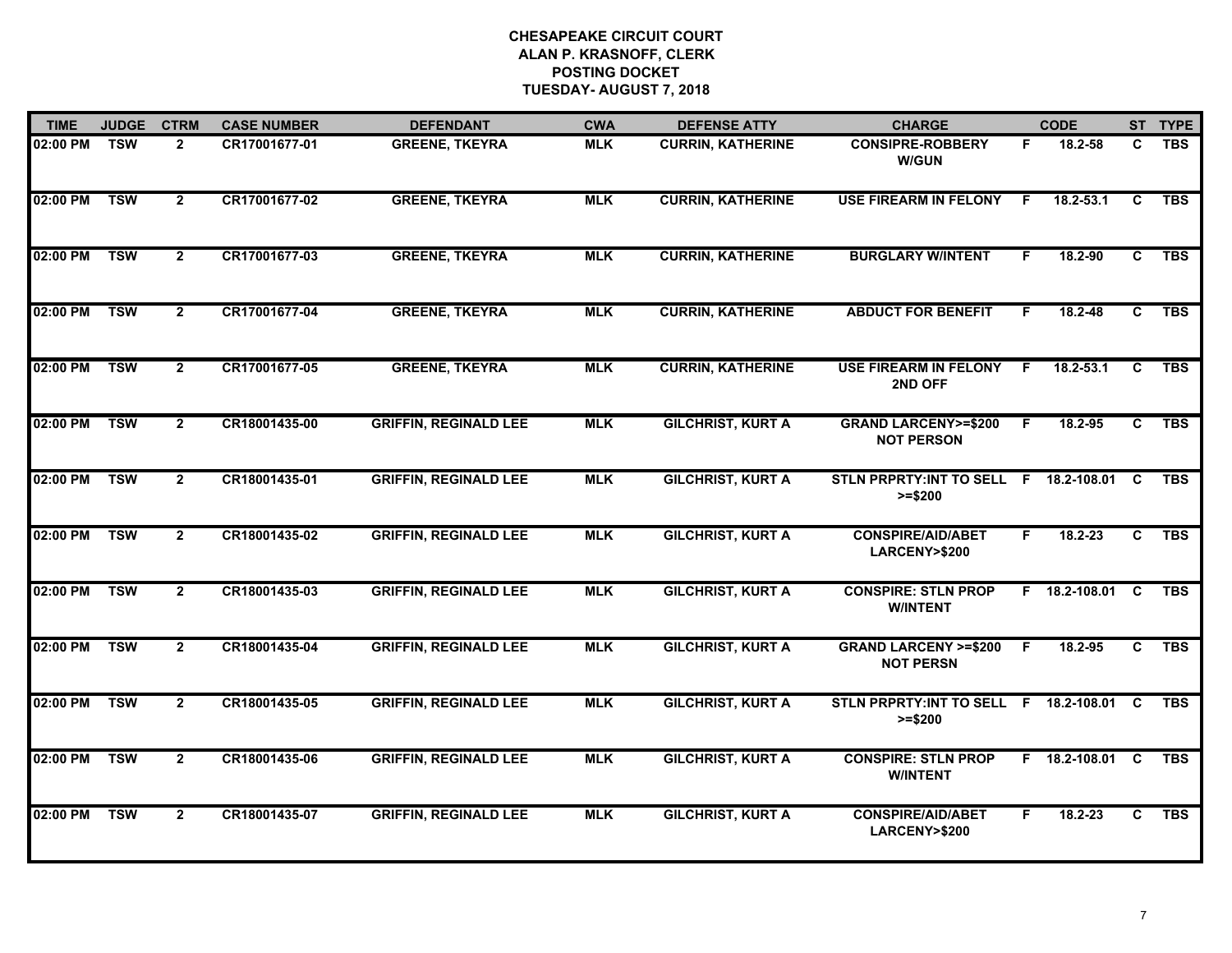| <b>TIME</b> | <b>JUDGE</b> | <b>CTRM</b>    | <b>CASE NUMBER</b> | <b>DEFENDANT</b>                | <b>CWA</b> | <b>DEFENSE ATTY</b>         | <b>CHARGE</b>                                     |    | <b>CODE</b>  |    | ST TYPE       |
|-------------|--------------|----------------|--------------------|---------------------------------|------------|-----------------------------|---------------------------------------------------|----|--------------|----|---------------|
| 02:00 PM    | <b>TSW</b>   | $\overline{2}$ | CR17001219-01      | <b>GRIFFITH, RASHANE MALEEK</b> | <b>PLS</b> | YANCY, G ANTHONY            | <b>VIOL PROBATION ON FEL</b><br><b>OFF</b>        | -F | 19.2-306     | C  | <b>TBS</b>    |
| 02:00 PM    | <b>TSW</b>   | $\overline{2}$ | CR18001336-00      | <b>HANNAN, COREY SEAN</b>       | <b>AHM</b> | <b>HAMLIN, JASON L</b>      | <b>POSSESS HEROIN</b>                             | E  | 18.2-250     | в  | <b>TBS</b>    |
| 02:00 PM    | <b>TSW</b>   | $\overline{2}$ | CR18001336-01      | <b>HANNAN, COREY SEAN</b>       | <b>AHM</b> | <b>HAMLIN, JASON L</b>      | <b>UNAUTH POSSESSION:</b><br><b>DRUG PARA</b>     | М  | 54.1-3466    | B. | <b>TBS</b>    |
| 02:00 PM    | <b>TSW</b>   | $\mathbf{2}$   | CR18001446-00      | <b>HARRISON, D'RON JAPRI</b>    | <b>AMF</b> |                             | <b>VIOLENT FELON POSS/TRAN F</b><br><b>WEAPON</b> |    | 18.2-308.2   | C. | <b>ADAT</b>   |
| 02:00 PM    | <b>TSW</b>   | $\mathbf{2}$   | CR17001078-00      | <b>HICKS, RONNIE LAMONT</b>     | <b>MLK</b> | <b>ROOTS, SONYA WEAVER</b>  | <b>PWID COCAINE 3RD + OFF</b>                     | -F | 18.2-248     | C  | <b>TBS</b>    |
| 02:00 PM    | <b>TSW</b>   | $\mathbf{2}$   | CR17001078-01      | <b>HICKS, RONNIE LAMONT</b>     | <b>MLK</b> | <b>ROOTS, SONYA WEAVER</b>  | <b>SUSP OL</b>                                    |    | M B.46.2-301 | C  | <b>TBS</b>    |
| 02:00 PM    | <b>TSW</b>   | $\overline{2}$ | CR17001078-02      | <b>HICKS, RONNIE LAMONT</b>     | <b>MLK</b> | <b>ROOTS, SONYA WEAVER</b>  | <b>PWID PENTYLONE 3RD</b>                         | F. | 18.2-248     | C  | <b>TBS</b>    |
| 02:00 PM    | <b>TSW</b>   | $\overline{2}$ | CR18001433-00      | <b>HYMAN, ALTON TERELLE</b>     | <b>AHM</b> |                             | <b>POSS COCAINE</b>                               | F  | 18.2-250     |    | <b>B</b> ADAT |
| 02:00 PM    | <b>TSW</b>   | $\overline{2}$ | CR18001433-01      | <b>HYMAN, ALTON TERELLE</b>     | <b>AHM</b> |                             | <b>POSSESS COCAINE</b>                            | F  | 18.2-250     |    | C ADAT        |
| 02:00 PM    | <b>TSW</b>   | $\mathbf{2}$   | CR09004006-02      | HYMAN, KRYSTAL LATARA           | <b>BKF</b> | <b>SINGLETON, KENNETH L</b> | PROB VIOL (A&B OF LEO)                            | -F | 19.2-306     | C  | <b>TBS</b>    |
| 02:00 PM    | <b>TSW</b>   | $\overline{2}$ | CR11002758-03      | HYMAN, KRYSTAL LATARA           | <b>BKF</b> | <b>SINGLETON, KENNETH L</b> | PROB VIOL (RECEIVE STLN F<br>GOODS)               |    | 19.2-306     | C. | <b>TBS</b>    |
| 02:00 PM    | <b>TSW</b>   | $\overline{2}$ | CR05A02791-01      | <b>JACKSON, THOMAS GALE; JR</b> | <b>MLK</b> | Reveley, H. K.; Jr.         | <b>PROB VIOL (GRAND</b><br><b>LARCENY)</b>        | F. | 19.2-306     | C  | <b>TBS</b>    |
| 02:00 PM    | <b>TSW</b>   | $\overline{2}$ | CR05A03516-01      | <b>JACKSON, THOMAS GALE; JR</b> | <b>MLK</b> | Reveley, H. K.; Jr.         | <b>PROB VIOL (FORGERY)</b>                        |    | 19.2-306     | C. | <b>TBS</b>    |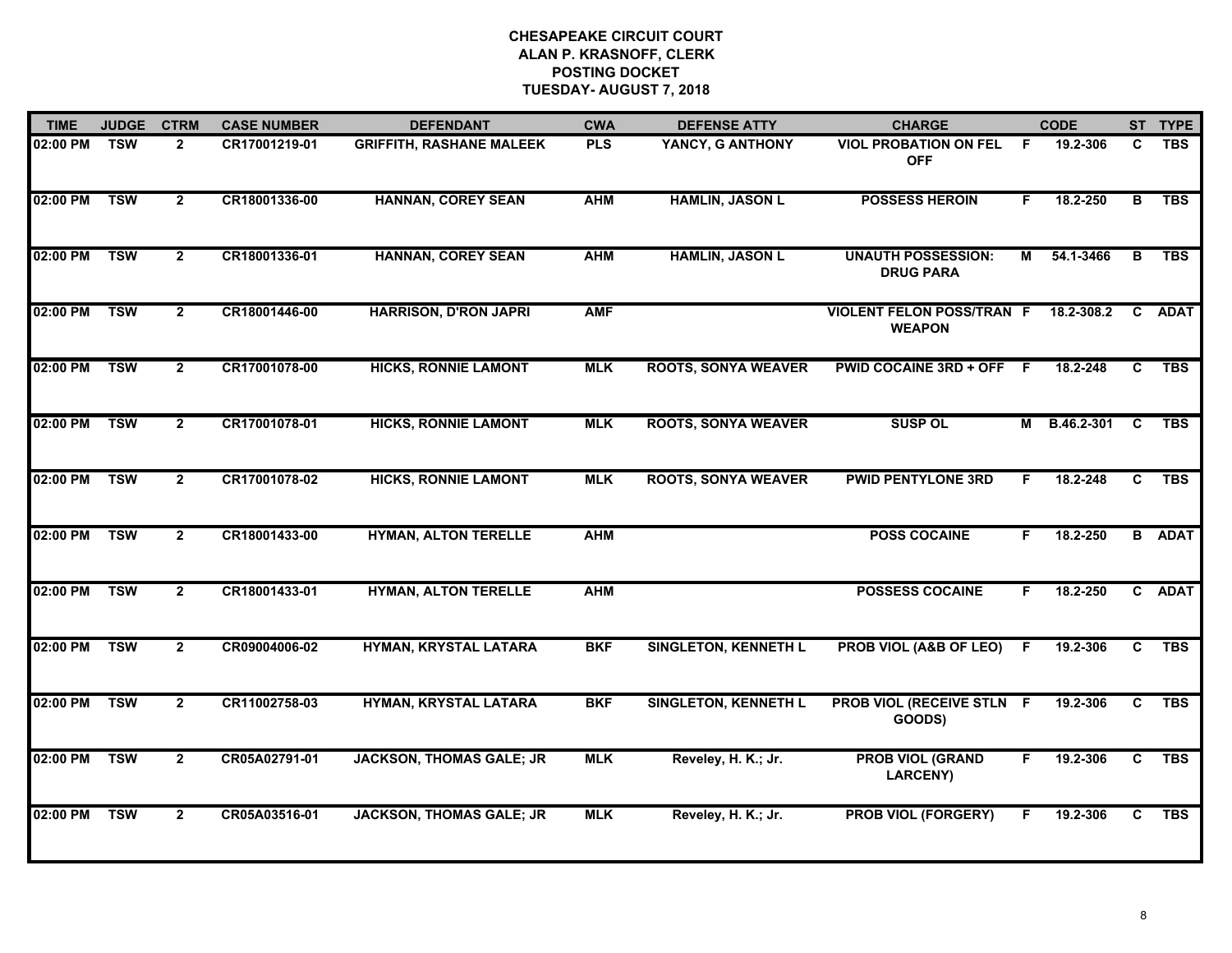| <b>TIME</b>  | <b>JUDGE</b> | <b>CTRM</b>    | <b>CASE NUMBER</b> | <b>DEFENDANT</b>                | <b>CWA</b> | <b>DEFENSE ATTY</b>         | <b>CHARGE</b>                                       |    | <b>CODE</b>   |                         | ST TYPE    |
|--------------|--------------|----------------|--------------------|---------------------------------|------------|-----------------------------|-----------------------------------------------------|----|---------------|-------------------------|------------|
| 02:00 PM     | <b>TSW</b>   | $\overline{2}$ | CR05A03518-01      | <b>JACKSON, THOMAS GALE; JR</b> | <b>MLK</b> | Reveley, H. K.; Jr.         | <b>PROB VIOL (FORGERY)</b>                          | F. | 19.2-306      | C                       | <b>TBS</b> |
| 02:00 PM     | <b>TSW</b>   | $\mathbf{2}$   | CR12001398-02      | <b>JACKSON, THOMAS GALE; JR</b> | <b>MLK</b> | Reveley, H. K.; Jr.         | <b>PROB VIOL (POSSESS</b><br><b>HEROIN)</b>         | F. | 19.2-306      | C                       | <b>TBS</b> |
| 02:00 PM     | <b>TSW</b>   | $\overline{2}$ | CR18000527-00      | <b>JONES, CHRISTOPHER RYAN</b>  | <b>KJB</b> | <b>PASS, STEPHANIE</b>      | <b>POSSESS HEROIN</b>                               | F. | 18.2-250      | $\overline{\mathbf{B}}$ | <b>TBS</b> |
| 02:00 PM     | <b>TSW</b>   | $\overline{2}$ | CR18000527-01      | <b>JONES, CHRISTOPHER RYAN</b>  | <b>KJB</b> | <b>PASS, STEPHANIE</b>      | <b>POSSESS DRUG</b><br><b>PARAPHERNALIA</b>         | М  | 54.1-3466     | B.                      | <b>TBS</b> |
| 02:00 PM     | <b>TSW</b>   | $\overline{2}$ | CR18000421-00      | <b>JONES, NATHANIEL LEE</b>     | <b>ASA</b> | Jones, David L.             | <b>PWID HEROIN 3RD OFF</b>                          |    | 18.2-248      | C                       | <b>TBS</b> |
| 02:00 PM     | <b>TSW</b>   | $\overline{2}$ | CR18000960-00      | <b>KLUTZ, AMY DAWN</b>          | <b>DAW</b> | Sacks, Andrew M.            | <b>SOLICITATION TO COMMIT F</b><br><b>MURDER</b>    |    | 18.2-31       | $\overline{B}$          | <b>TBS</b> |
| 02:00 PM     | <b>TSW</b>   | $\overline{2}$ | CR17000072-00      | <b>LASSITER, ADAM MCCOY</b>     | <b>BKF</b> | <b>Ireland, Elizabeth D</b> | <b>OBTAIN MONEY FALSE</b><br><b>PRET &lt;\$200</b>  | М  | 18.2-178      | C                       | <b>TBS</b> |
| 02:00 PM TSW |              | $\mathbf{2}$   | CR17000072-01      | <b>LASSITER, ADAM MCCOY</b>     | <b>BKF</b> | Ireland, Elizabeth D        | <b>GRND LARCENY: &gt;=\$200</b><br><b>NOT PERSN</b> | F. | 18.2-95       | C                       | <b>TBS</b> |
| 02:00 PM     | <b>TSW</b>   | $\mathbf{2}$   | CR17000072-02      | <b>LASSITER, ADAM MCCOY</b>     | <b>BKF</b> | Ireland, Elizabeth D        | STLN PRPRTY: INT TO SELL F 18.2-108.01<br>$>= $200$ |    |               | <b>C</b>                | <b>TBS</b> |
| 02:00 PM     | <b>TSW</b>   | $\overline{2}$ | CR17000072-03      | <b>LASSITER, ADAM MCCOY</b>     | <b>BKF</b> | Ireland, Elizabeth D        | <b>OBTAIN MONEY FALSE</b><br><b>PRET &lt;\$200</b>  | М  | $18.2 - 178$  | C                       | <b>TBS</b> |
| 02:00 PM     | <b>TSW</b>   | $\overline{2}$ | CR17000072-04      | <b>LASSITER, ADAM MCCOY</b>     | <b>BKF</b> | Ireland, Elizabeth D        | <b>GRND LARCENY: &gt;=\$200</b><br><b>NOT PERSN</b> | F. | 18.2-95       | C                       | <b>TBS</b> |
| 02:00 PM     | <b>TSW</b>   | $\overline{2}$ | CR17000072-05      | <b>LASSITER, ADAM MCCOY</b>     | <b>BKF</b> | Ireland, Elizabeth D        | <b>STLN PRPRTY:INT TO SELL</b><br>$>= $200$         |    | F 18.2-108.01 | C                       | <b>TBS</b> |
| 02:00 PM     | <b>TSW</b>   | $\overline{2}$ | CR17000072-06      | <b>LASSITER, ADAM MCCOY</b>     | <b>BKF</b> | Ireland, Elizabeth D        | <b>OBTAIN MONEY FALSE</b><br><b>PRET &gt;=\$200</b> | F. | 18.2-178      | C                       | <b>TBS</b> |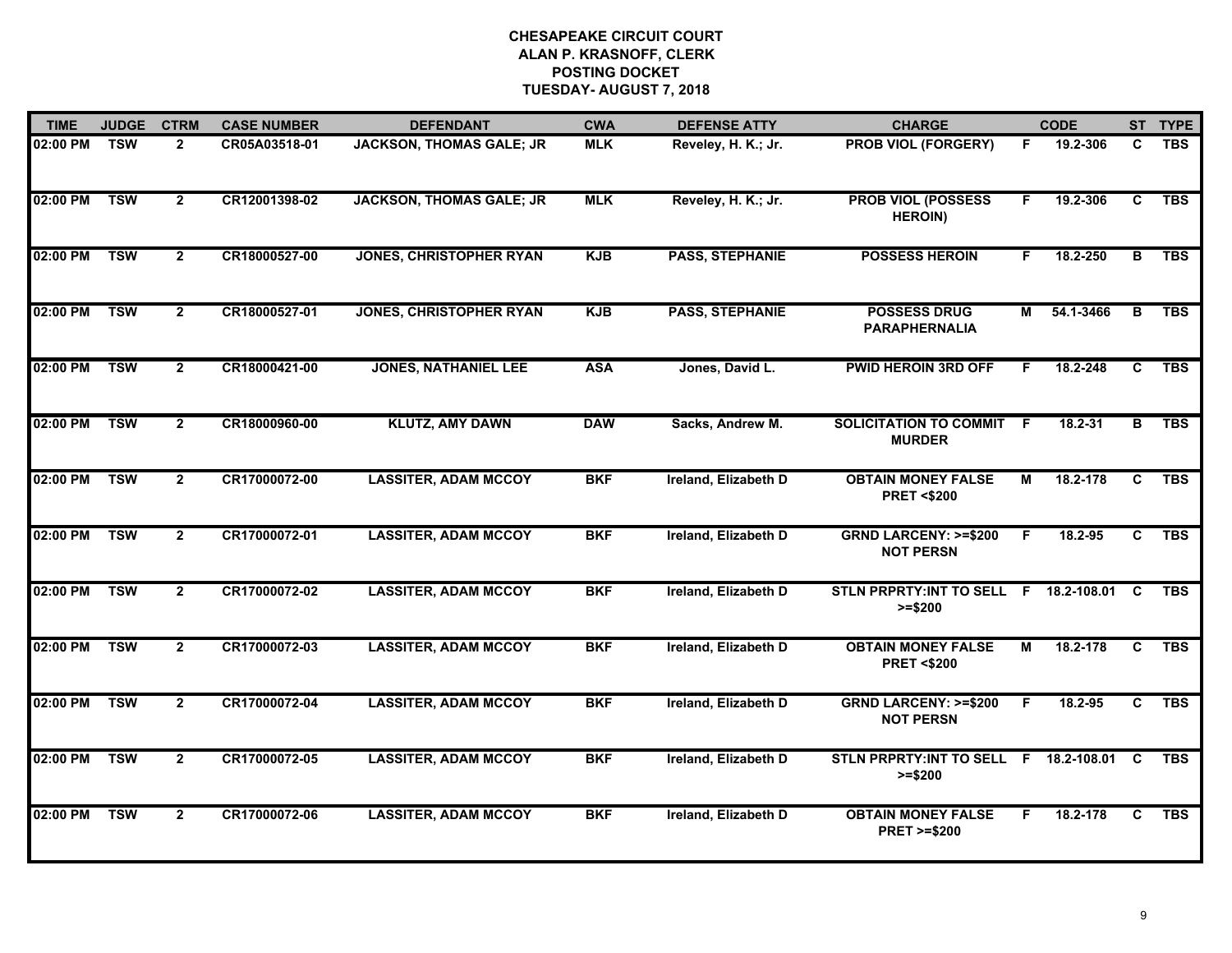| <b>TIME</b>  | <b>JUDGE</b> | <b>CTRM</b>    | <b>CASE NUMBER</b> | <b>DEFENDANT</b>                  | <b>CWA</b> | <b>DEFENSE ATTY</b>    | <b>CHARGE</b>                                         |    | <b>CODE</b>    |              | ST TYPE       |
|--------------|--------------|----------------|--------------------|-----------------------------------|------------|------------------------|-------------------------------------------------------|----|----------------|--------------|---------------|
| 02:00 PM     | <b>TSW</b>   | $\overline{2}$ | CR17000072-07      | <b>LASSITER, ADAM MCCOY</b>       | <b>BKF</b> | Ireland, Elizabeth D   | <b>GRND LARCENY: &gt;=\$200</b><br><b>NOT PERSN</b>   | F. | 18.2-95        | C            | <b>TBS</b>    |
| 02:00 PM     | <b>TSW</b>   | $\overline{2}$ | CR17000072-08      | <b>LASSITER, ADAM MCCOY</b>       | <b>BKF</b> | Ireland, Elizabeth D   | STLN PRPRTY: INT TO SELL F 18.2-108.01 C<br>$>= $200$ |    |                |              | <b>TBS</b>    |
| 02:00 PM     | <b>TSW</b>   | $\overline{2}$ | CR17000072-09      | <b>LASSITER, ADAM MCCOY</b>       | <b>BKF</b> | Ireland, Elizabeth D   | <b>OBTAIN MONEY FALSE</b><br><b>PRET &gt;=\$200</b>   | F. | 18.2-178       | C            | <b>TBS</b>    |
| 02:00 PM     | <b>TSW</b>   | $\mathbf{2}$   | CR17000072-10      | <b>LASSITER, ADAM MCCOY</b>       | <b>BKF</b> | Ireland, Elizabeth D   | <b>OBTAIN MONEY FALSE</b><br><b>PRET &gt;=\$200</b>   | F. | 18.2-178       | C.           | <b>TBS</b>    |
| 02:00 PM     | <b>TSW</b>   | $\overline{2}$ | CR17000072-11      | <b>LASSITER, ADAM MCCOY</b>       | <b>BKF</b> | Ireland, Elizabeth D   | <b>GRND LARCENY: &gt;=\$200</b><br><b>NOT PERSN</b>   | F. | 18.2-95        | C.           | <b>TBS</b>    |
| 02:00 PM     | <b>TSW</b>   | $\mathbf{2}$   | CR17000072-12      | <b>LASSITER, ADAM MCCOY</b>       | <b>BKF</b> | Ireland, Elizabeth D   | STLN PRPRTY:INT TO SELL F 18.2-108.01 C<br>$>= $200$  |    |                |              | <b>TBS</b>    |
| 02:00 PM     | <b>TSW</b>   | $\overline{2}$ | CR17000072-13      | <b>LASSITER, ADAM MCCOY</b>       | <b>BKF</b> | Ireland, Elizabeth D   | <b>OBTAIN MONEY FALSE</b><br><b>PRET &lt;\$200</b>    | М  | 18.2-178       | $\mathbf{C}$ | <b>TBS</b>    |
| 02:00 PM TSW |              | $\overline{2}$ | CR17000072-14      | <b>LASSITER, ADAM MCCOY</b>       | <b>BKF</b> | Ireland, Elizabeth D   | <b>GRND LARCENY: &gt;=\$200</b><br><b>NOT PERSN</b>   | F. | 18.2-95        | C.           | <b>TBS</b>    |
| 02:00 PM     | <b>TSW</b>   | $\overline{2}$ | CR17000072-15      | <b>LASSITER, ADAM MCCOY</b>       | <b>BKF</b> | Ireland, Elizabeth D   | STLN PRPRTY: INT TO SELL F 18.2-108.01 C<br>$>= $200$ |    |                |              | <b>TBS</b>    |
| 02:00 PM     | <b>TSW</b>   | $\overline{2}$ | CR18001407-00      | <b>LAWRENCE, SHERMAN WENDELLE</b> | <b>DJH</b> | <b>HAMLIN, JASON L</b> | <b>PWID DRUGS SCH I/II, 2ND</b><br><b>OFF</b>         | F. | 18.2-248       | C.           | <b>TBS</b>    |
| 02:00 PM     | <b>TSW</b>   | $\mathbf{2}$   | CR18001244-00      | LEE, AAMIR AHSAN                  | <b>ASA</b> |                        | <b>PWID MARIJUANA</b>                                 |    | $F$ 18.2-248.1 | B.           | <b>ADAT</b>   |
| 02:00 PM     | <b>TSW</b>   | $\overline{2}$ | CR18001244-01      | <b>LEE, AAMIR AHSAN</b>           | <b>ASA</b> |                        | <b>POSSESS AMPHETAMINE</b>                            | F. | 18.2-250       |              | <b>B</b> ADAT |
| 02:00 PM     | <b>TSW</b>   | $\overline{2}$ | CR18001244-02      | LEE, AAMIR ASHAN                  | <b>ASA</b> |                        | FAIL TO STOP AT STOP SIGN I                           |    | 46.2-821       | S.           | <b>TBS</b>    |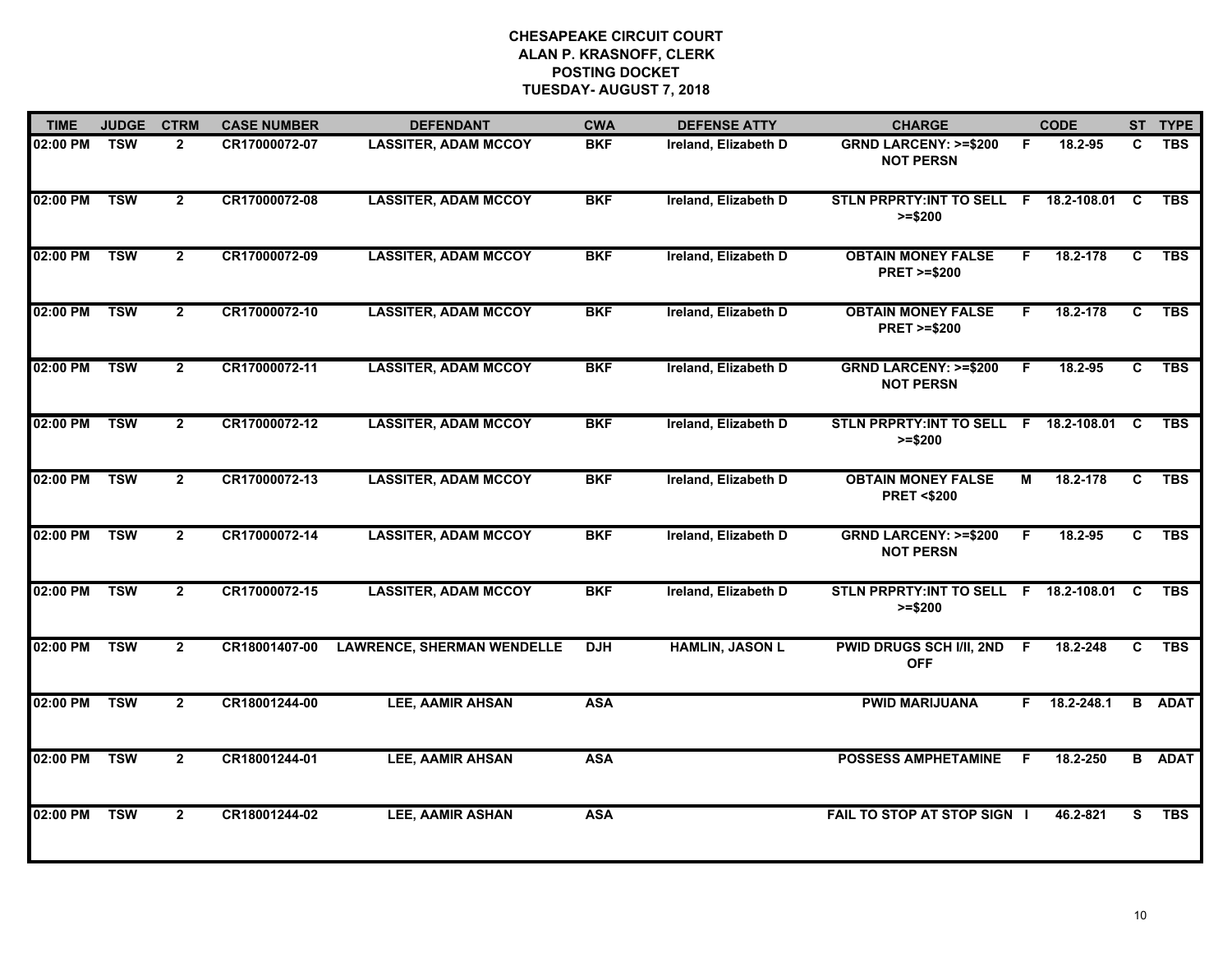| <b>TIME</b> | <b>JUDGE</b> | <b>CTRM</b>    | <b>CASE NUMBER</b> | <b>DEFENDANT</b>                  | <b>CWA</b> | <b>DEFENSE ATTY</b>      | <b>CHARGE</b>                                   |    | <b>CODE</b> |              | ST TYPE       |
|-------------|--------------|----------------|--------------------|-----------------------------------|------------|--------------------------|-------------------------------------------------|----|-------------|--------------|---------------|
| 02:00 PM    | <b>TSW</b>   | $\overline{2}$ | CR17001764-00      | <b>MADERA, MANUEL G</b>           | <b>WHC</b> | <b>MORRIS, MATTHEW T</b> | <b>CAPIAS: FTA AS WITNESS</b>                   | M  | 18.2-456    | в            | <b>TBS</b>    |
| 02:00 PM    | <b>TSW</b>   | $\overline{2}$ | CR15001309-02      | <b>MORGAN, BRANDON KEITH</b>      | <b>BW</b>  | <b>HAMLIN, JASON</b>     | <b>SUSP SNT VIOL (PWID</b><br><b>AMPHETAMN)</b> | F  | 19.2-306    | C            | <b>TBS</b>    |
| 02:00 PM    | <b>TSW</b>   | $\overline{2}$ | CR18000300-00      | <b>MORGAN, BRANDON KEITH</b>      | <b>WHC</b> | <b>MUSSONI, ERIK</b>     | <b>ID THEFT</b>                                 | F. | 18.2-186.3  | C            | <b>TBS</b>    |
| 02:00 PM    | <b>TSW</b>   | $\mathbf{2}$   | CR18000300-01      | <b>MORGAN, BRANDON KEITH</b>      | <b>WHC</b> | <b>MUSSONI, ERIK</b>     | <b>CREDIT CARD LARCENY</b>                      | F. | 18.2-192    | C            | <b>TBS</b>    |
| 02:00 PM    | <b>TSW</b>   | $\overline{2}$ | CR18000300-02      | <b>MORGAN, BRANDON KEITH</b>      | <b>WHC</b> | <b>MUSSONI, ERIK</b>     | <b>CREDIT CARD FRAUD</b>                        | F. | 18.2-195    | C            | <b>TBS</b>    |
| 02:00 PM    | <b>TSW</b>   | $\mathbf{2}$   | CR18000300-05      | <b>MORGAN, BRANDON KEITH</b>      | <b>WHC</b> | <b>MUSSONI, ERIK</b>     | <b>OBTAIN MONEY FALSE</b><br><b>PRETENSE</b>    | F. | 18.2-178    | C            | <b>TBS</b>    |
| 02:00 PM    | <b>TSW</b>   | $\overline{2}$ | CR18000520-00      | <b>MORGAN, BRANDON KEITH</b>      | <b>WHC</b> | <b>JAMES, ANDREW</b>     | <b>POSSESS HEROIN</b>                           | F. | 18.2-250    | $\mathbf{C}$ | <b>TBS</b>    |
| 02:00 PM    | TSW          | $\mathbf{2}$   | CR18001012-00      | <b>MULLINS, WILLE DEJUAN</b>      | <b>JAF</b> | <b>HAMLIN, JASON</b>     | <b>POSSESS FIREARM VIOL</b><br><b>FELON</b>     | F. | 18.2-308.2  | C            | <b>TBS</b>    |
| 02:00 PM    | <b>TSW</b>   | $\overline{2}$ | CR18001012-01      | <b>MULLINS, WILLIE DEJUAN</b>     | <b>JAF</b> | <b>HAMLIN, JASON L</b>   | <b>OBSTRUCTION OF JUSTICE M</b>                 |    | 18.2-460    | C            | <b>TBS</b>    |
| 02:00 PM    | <b>TSW</b>   | $\overline{2}$ | CR18001366-00      | <b>MYERS, JEFF LYNNWOOD</b>       | <b>BKF</b> |                          | <b>BAD CHECK: LARCENY</b><br>$>= $200$          | F. | 18.2-181    |              | <b>B</b> ADAT |
| 02:00 PM    | <b>TSW</b>   | $\overline{2}$ | CR06A00612-01      | <b>NEWSOME, CLIFTON ANTONIO</b>   | <b>AHM</b> | <b>MASON, G JEFFREY</b>  | <b>VIOL PROBATION ON FEL</b><br><b>OFF</b>      | F. | 19.2-306    | C            | <b>TBS</b>    |
| 02:00 PM    | <b>TSW</b>   | $\overline{2}$ | CR18001312-00      | <b>O'DONNELL, JEFFREY MICHAEL</b> | <b>DJH</b> |                          | <b>BREAK &amp; ENTER</b>                        | F  | 18.2-91     |              | <b>B</b> ADAT |
| 02:00 PM    | <b>TSW</b>   | $\overline{2}$ | CR18001312-01      | <b>O'DONNELL, JEFFREY MICHAEL</b> | <b>DJH</b> |                          | <b>GRAND LARCENY</b>                            | F. | 18.2-95     |              | <b>B</b> ADAT |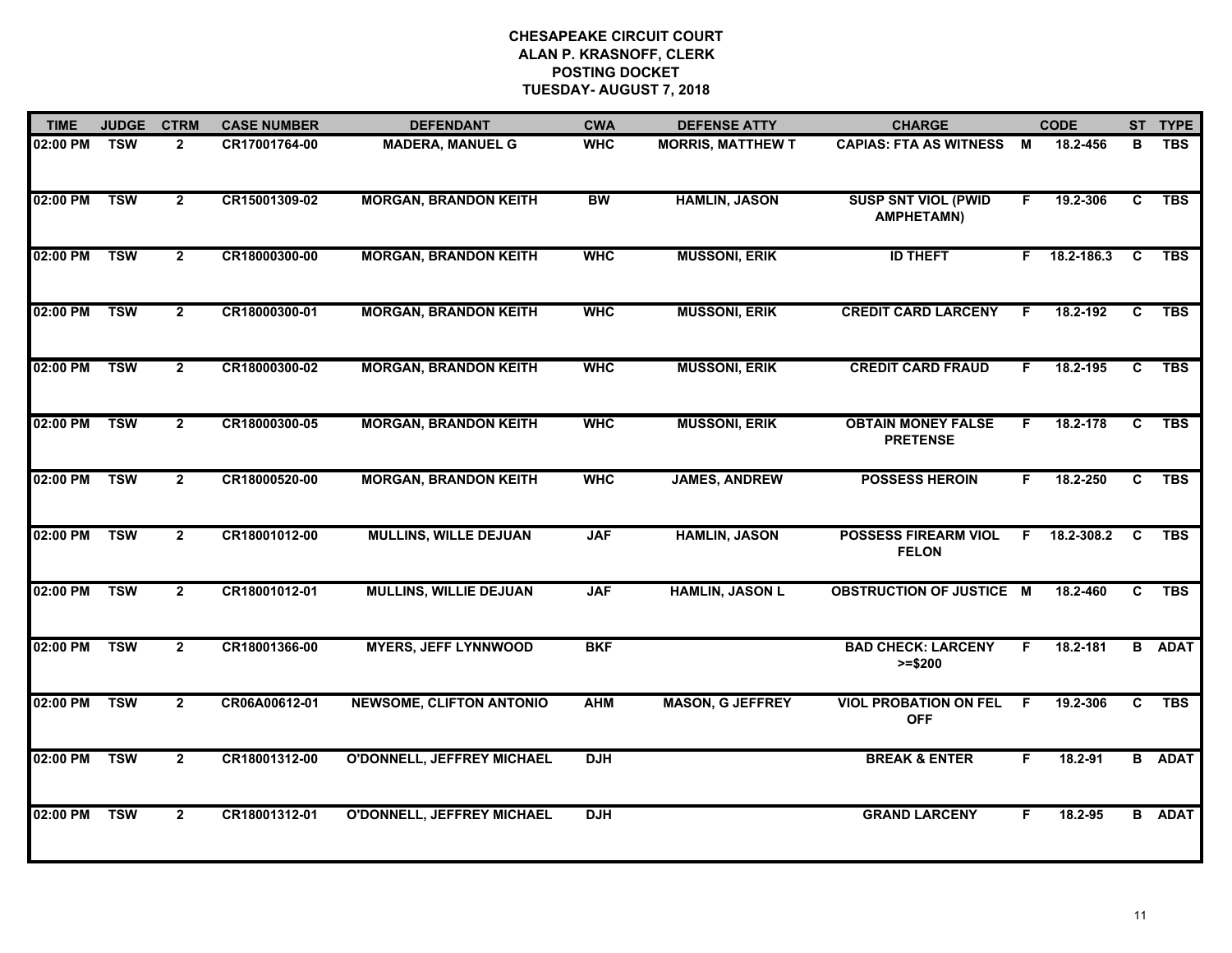| <b>TIME</b> | <b>JUDGE</b> | <b>CTRM</b>    | <b>CASE NUMBER</b> | <b>DEFENDANT</b>                | <b>CWA</b> | <b>DEFENSE ATTY</b>       | <b>CHARGE</b>                                   |    | <b>CODE</b> |                | ST TYPE    |
|-------------|--------------|----------------|--------------------|---------------------------------|------------|---------------------------|-------------------------------------------------|----|-------------|----------------|------------|
| 02:00 PM    | <b>TSW</b>   | $\overline{2}$ | CR14002210-02      | PALMER, TEVIN DEANGELO          | <b>WHC</b> |                           | <b>PROB VIOL (POSSESS</b><br><b>COCAINE)</b>    | F. | 19.2-306    | C              | <b>TBS</b> |
| 02:00 PM    | <b>TSW</b>   | $\overline{2}$ | CR18001420-00      | <b>PEARCE, WAYLON LEVI</b>      | <b>PLS</b> | <b>FLANDERS, JOSHUA B</b> | <b>GRAND LARCENY</b>                            | F  | 18.2-95     | C              | <b>TBS</b> |
| 02:00 PM    | <b>TSW</b>   | $\overline{2}$ | CR18001379-00      | <b>PEARSON, MICHELLE NICOLE</b> | <b>MLK</b> | <b>JONES, M COLSTON</b>   | <b>POSSESS ADDERALL</b>                         | F. | 18.2-250    | $\overline{c}$ | <b>TBS</b> |
| 02:00 PM    | <b>TSW</b>   | $\mathbf{2}$   | CR09000546-02      | PITTMAN, CHRISTOPHER MARK       | <b>BEC</b> | <b>GILCHRIST, KURT</b>    | <b>PROB VIOL (ATMPT MALIC</b><br><b>WNDING)</b> | -F | 19.2-306    | C              | <b>TBS</b> |
| 02:00 PM    | <b>TSW</b>   | $\overline{2}$ | CR16000252-02      | <b>PIZER, JOSEPH ALLYN</b>      | <b>CEE</b> | Ireland, Elizabeth D.     | <b>PROB VIOL (POSSESS</b><br><b>HEROIN)</b>     | F  | 19.2-306    | C              | <b>TBS</b> |
| 02:00 PM    | <b>TSW</b>   | $\mathbf{2}$   | CR13002020-11      | <b>RIALS, RONEIL ALEXANDER</b>  | <b>AMF</b> | <b>JAMES, ANDREW K</b>    | <b>PROB VIOL (GRAND</b><br><b>LARCENY)</b>      | F. | 19.2-306    | C              | <b>TBS</b> |
| 02:00 PM    | <b>TSW</b>   | $\overline{2}$ | CR13002020-12      | <b>RIALS, RONEIL ALEXANDER</b>  | <b>AMF</b> | <b>JAMES, ANDREW K</b>    | <b>PROB VIOL (GRAND</b><br><b>LARCENY)</b>      | F. | 19.2-306    | C              | <b>TBS</b> |
| 02:00 PM    | <b>TSW</b>   | $\overline{2}$ | CR13002020-13      | <b>RIALS, RONEIL ALEXANDER</b>  | <b>AMF</b> | <b>JAMES, ANDREW K</b>    | <b>PROB VIOL (CONV FEL</b><br><b>POSS WEAP)</b> | F  | 19.2-306    | C              | <b>TBS</b> |
| 02:00 PM    | <b>TSW</b>   | $\overline{2}$ | CR13002020-14      | <b>RIALS, RONEIL ALEXANDER</b>  | <b>AMF</b> | <b>JAMES, ANDREW K</b>    | <b>PROB VIOL (GRAND</b><br>LARCENY)             |    | 19.2-306    | C              | <b>TBS</b> |
| 02:00 PM    | <b>TSW</b>   | $\overline{2}$ | CR13002020-15      | <b>RIALS, RONEIL ALEXANDER</b>  | <b>AMF</b> | <b>JAMES, ANDREW K</b>    | <b>PROB VIOL (DMG PROP</b><br>$<$ \$1000)       | М  | 19.2-306    | C              | <b>TBS</b> |
| 02:00 PM    | <b>TSW</b>   | $\overline{2}$ | CR13002020-16      | <b>RIALS, RONEIL ALEXANDER</b>  | <b>AMF</b> | <b>JAMES, ANDREW K</b>    | <b>PROB VIOL (GRAND</b><br>LARCENY)             | F. | 19.2-306    | C              | <b>TBS</b> |
| 02:00 PM    | <b>TSW</b>   | $\overline{2}$ | CR13002020-17      | <b>RIALS, RONEIL ALEXANDER</b>  | <b>AMF</b> | <b>JAMES, ANDREW K</b>    | <b>PROB VIOL (GRAND</b><br>LARCENY)             | F. | 19.2-306    | $\overline{c}$ | <b>TBS</b> |
| 02:00 PM    | <b>TSW</b>   | $\overline{2}$ | CR13002020-18      | <b>RIALS, RONEIL ALEXANDER</b>  | <b>AMF</b> | <b>JAMES, ANDREW K</b>    | PROB VIOL(LARC W/ INT TO F<br>SELL)             |    | 19.2-306    | C              | <b>TBS</b> |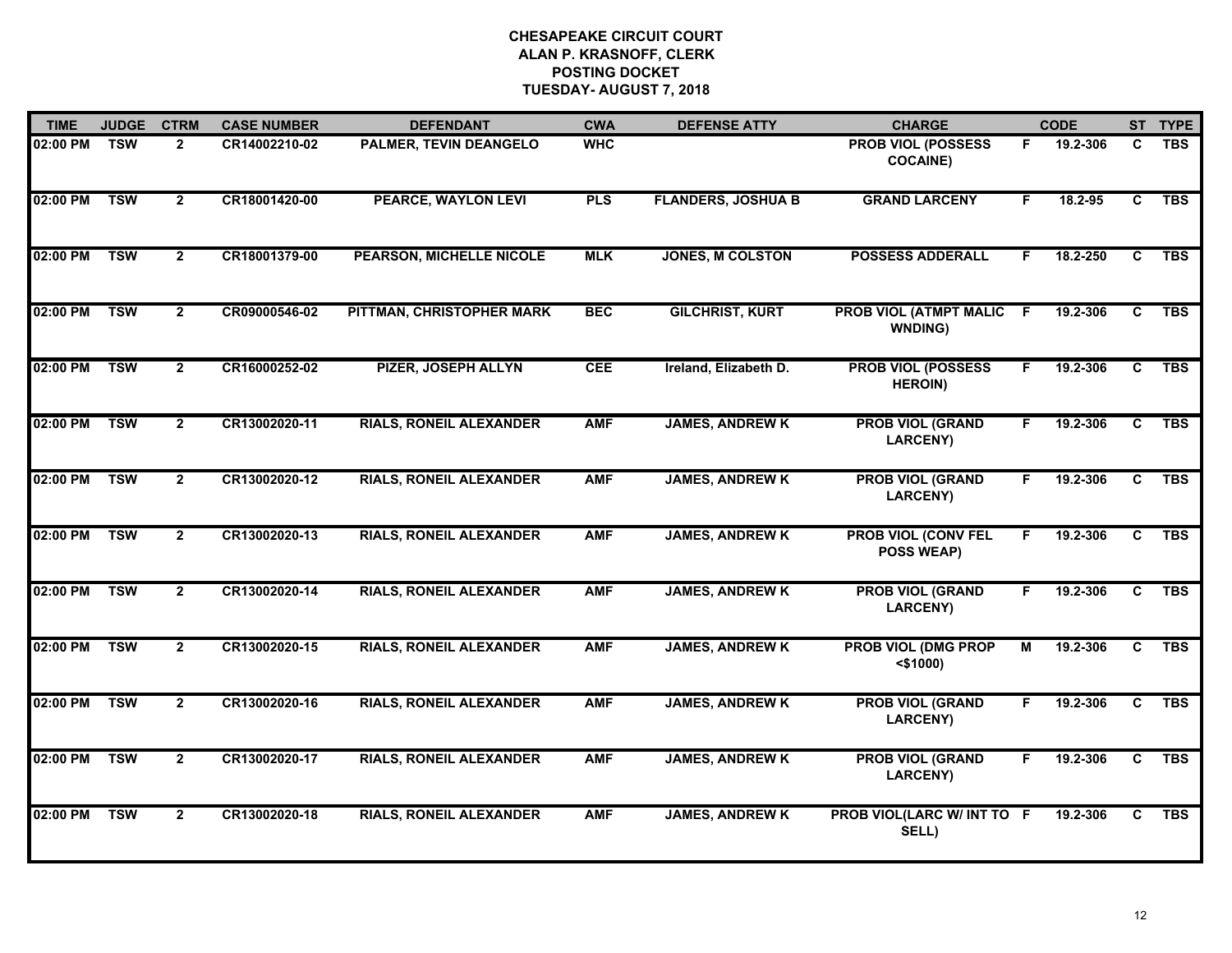| <b>TIME</b> | <b>JUDGE</b> | <b>CTRM</b>    | <b>CASE NUMBER</b> | <b>DEFENDANT</b>                  | <b>CWA</b> | <b>DEFENSE ATTY</b>      | <b>CHARGE</b>                                  |    | <b>CODE</b>         |              | ST TYPE       |
|-------------|--------------|----------------|--------------------|-----------------------------------|------------|--------------------------|------------------------------------------------|----|---------------------|--------------|---------------|
| 02:00 PM    | <b>TSW</b>   | $\overline{2}$ | CR13002020-19      | <b>RIALS, RONEIL ALEXANDER</b>    | <b>AMF</b> | <b>JAMES, ANDREW K</b>   | PROB VIOL(LARC W/ INT TO F<br>SELL)            |    | 19.2-306            | C            | <b>TBS</b>    |
| 02:00 PM    | <b>TSW</b>   | $\overline{2}$ | CR18000028-00      | <b>RIDDICK, JAREYL DASHEA</b>     | <b>ASA</b> | Jones, David L.          | <b>POSSESS HEROIN</b>                          | F. | 18.2-250            | F.           | <b>BSC</b>    |
| 02:00 PM    | <b>TSW</b>   | $\overline{2}$ | CR10002611-03      | <b>RIDDICK, KENNETH EUGENE</b>    | <b>KAM</b> | <b>CROUNSE, LONDON C</b> | <b>PROB VIOL (POSSESS</b><br><b>HEROIN)</b>    | F. | 19.2-306            |              | <b>TBS</b>    |
| 02:00 PM    | <b>TSW</b>   | $\mathbf{2}$   | CR18001381-00      | <b>SEAMON, JONATHAN CHRISTIAN</b> | <b>AHM</b> | Plott, Stephen B.        | <b>ROBBERY</b>                                 | F. | 18.2-58             | C            | <b>TBS</b>    |
| 02:00 PM    | <b>TSW</b>   | $\overline{2}$ | CR18001381-01      | <b>SEAMON, JONATHAN CHRISTIAN</b> | <b>AHM</b> | Plott, Stephen B.        | <b>USE FIREARM IN FELONY</b><br><b>1ST OFF</b> | F. | $18.2 - 53.1$       | C            | <b>TBS</b>    |
| 02:00 PM    | <b>TSW</b>   | $\overline{2}$ | CR18000522-00      | <b>SMALL, JOSHUA TADARRELL</b>    | <b>AJS</b> | <b>HOGAN, DANIEL</b>     | <b>DRIVE ON REVOKED</b>                        |    | M B.46.2-301        | <b>F</b>     | <b>BSC</b>    |
| 02:00 PM    | <b>TSW</b>   | $\overline{2}$ | CR12000157-02      | <b>SMITH, DUSTIN DAKOTA</b>       | <b>AMF</b> | <b>PASS, STEPHANIE</b>   | PROB VIOL (PWID HEROIN) F                      |    | 19.2-306            | F.           | <b>MBF</b>    |
| 02:00 PM    | <b>TSW</b>   | $\overline{2}$ | CR12000157-03      | <b>SMITH, DUSTIN DAKOTA</b>       | <b>AMF</b> | <b>PASS, STEPHANIE</b>   | PROB VIOL (PWID HEROIN) F                      |    | 19.2-306            | F.           | <b>MBF</b>    |
| 02:00 PM    | <b>TSW</b>   | $\mathbf{2}$   | CR17000205-03      | SMITH, MICHAEL DEWITT; JR         | <b>WHC</b> | <b>HADEED, SHANNON</b>   | <b>VIOL PROBATION ON FEL</b><br><b>OFF</b>     | -F | 19.2-306            | C            | <b>TBS</b>    |
| 02:00 PM    | <b>TSW</b>   | $\overline{2}$ | CR18001391-00      | <b>SNOWDEN, SAMMY JEROME</b>      | <b>BW</b>  |                          | LARCENY: 3RD+<br><b>CONVICTION</b>             | F. | 18.2-104            |              | <b>B</b> ADAT |
| 02:00 PM    | <b>TSW</b>   | $\mathbf{2}$   | CR18001391-01      | <b>SNOWDEN, SAMMY JEROME</b>      | <b>BW</b>  |                          | LARCENY: 3RD+<br><b>CONVICTION</b>             | F. | 18.2-104            |              | <b>B</b> ADAT |
| 02:00 PM    | <b>TSW</b>   | $\overline{2}$ | CR18000570-00      | <b>SPEARS, BENJAMIN CHANNING</b>  | <b>BEC</b> | <b>HAMLIN, JASON L</b>   | <b>VIOLATE PROT ORDER -</b><br><b>STALKING</b> |    | $F = 16.1 - 253.2$  | $\mathbf{C}$ | <b>TBS</b>    |
| 02:00 PM    | <b>TSW</b>   | $\overline{2}$ | CR18001426-00      | <b>SPENCER, SHAUN DEMETRIUS</b>   | <b>KJB</b> |                          | <b>ELUDE POLICE</b>                            |    | $F = 46.2 - 817(B)$ | $\mathbf{C}$ | <b>ADAT</b>   |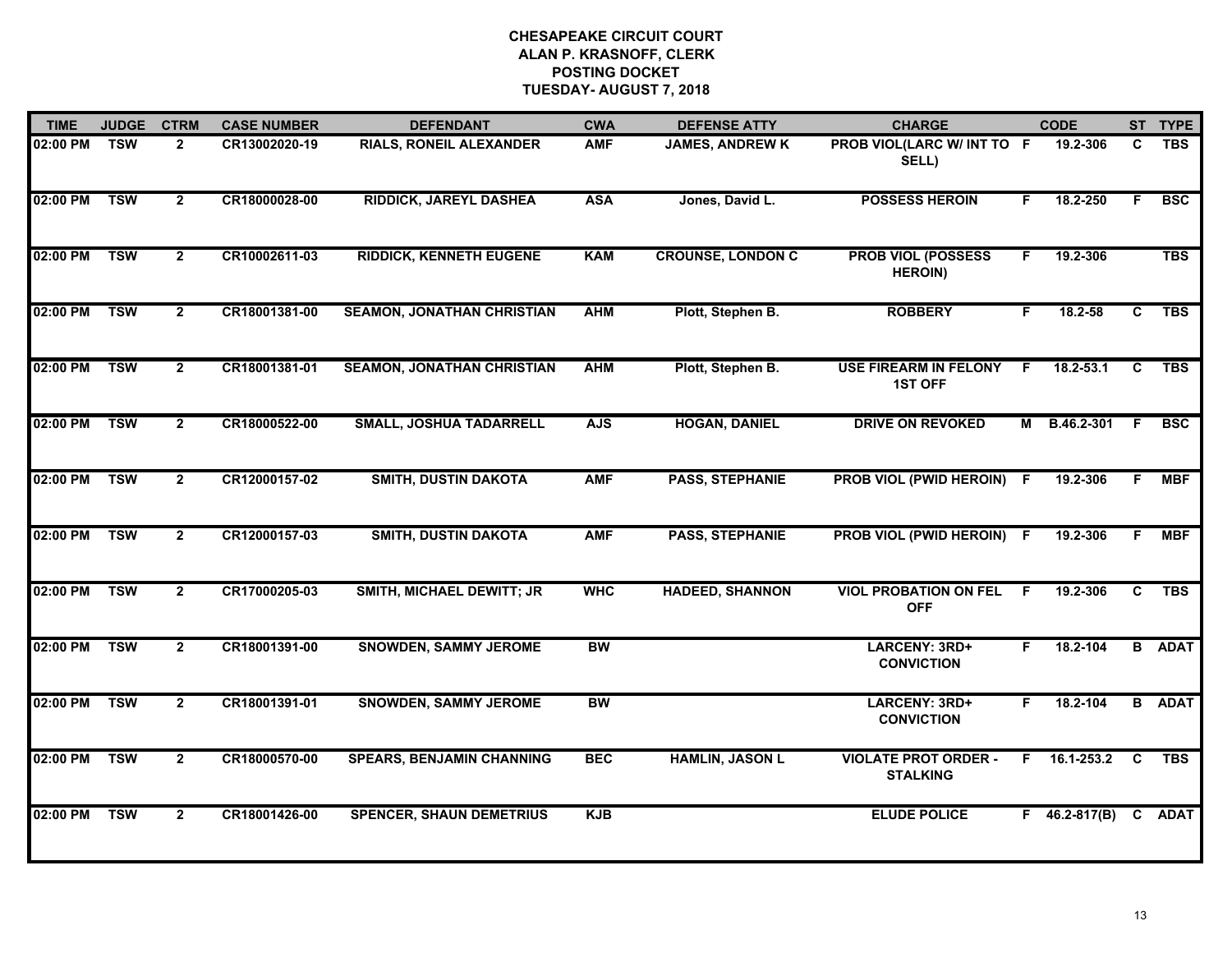| <b>TIME</b> | <b>JUDGE</b> | <b>CTRM</b>    | <b>CASE NUMBER</b> | <b>DEFENDANT</b>                 | <b>CWA</b> | <b>DEFENSE ATTY</b>   | <b>CHARGE</b>                               |    | <b>CODE</b> |              | ST TYPE     |
|-------------|--------------|----------------|--------------------|----------------------------------|------------|-----------------------|---------------------------------------------|----|-------------|--------------|-------------|
| 02:00 PM    | <b>TSW</b>   | $\overline{2}$ | CR18001426-01      | <b>SPENCER, SHAUN DEMETRIUS</b>  | <b>KJB</b> |                       | <b>PWID HEROIN</b>                          | F. | 18.2-248    | $\mathbf{c}$ | <b>ADAT</b> |
| 02:00 PM    | <b>TSW</b>   | $\overline{2}$ | CR18001347-00      | <b>STEWART, AMANDA LYNN</b>      | <b>AJS</b> | <b>FORSTIE, AARON</b> | <b>POSSESS COCAINE</b>                      | F  | 18.2-250    | C            | <b>TBS</b>  |
| 02:00 PM    | <b>TSW</b>   | $\overline{2}$ | CR18001347-01      | <b>STEWART, AMANDA LYNN</b>      | <b>AJS</b> | <b>FORSTIE, AARON</b> | <b>POSSESSION OF</b><br><b>MARIJUANA</b>    | М  | 18.2-250.1  | C            | <b>TBS</b>  |
| 02:00 PM    | <b>TSW</b>   | $\mathbf{2}$   | CR18000866-00      | <b>STINNETT, WALTER GENE; JR</b> | <b>BKF</b> | Ireland, Elizabeth D. | DR AFTER DECLARED H.O.- F<br><b>FELONY</b>  |    | B.46.2-357  | В            | <b>TBS</b>  |
| 02:00 PM    | <b>TSW</b>   | $\overline{2}$ | CR18000866-01      | <b>STINNETT, WALTER GENE; JR</b> | <b>BKF</b> | Ireland, Elizabeth D. | <b>POSS MARIJUANA 2ND</b><br><b>OFFENSE</b> | M  | 18.2-250.1  | B            | <b>TBS</b>  |
| 02:00 PM    | <b>TSW</b>   | $\overline{2}$ | CR18000460-00      | <b>STITH, THOMAS DEANGELO</b>    | <b>ASA</b> | <b>KORSLUND, ERIC</b> | <b>PWID HEROIN 3RD+</b>                     | F. | 18.2-248    | C            | <b>TBS</b>  |
| 02:00 PM    | <b>TSW</b>   | $\overline{2}$ | CR18000460-01      | <b>STITH, THOMAS DEANGELO</b>    | <b>ASA</b> | <b>KORSLUND, ERIC</b> | <b>PWID COCAINE 3RD+</b>                    | F. | 18.2-248    | C            | <b>TBS</b>  |
| 02:00 PM    | <b>TSW</b>   | $\overline{2}$ | CR18000460-02      | <b>STITH, THOMAS DEANGELO</b>    | <b>ASA</b> | <b>KORSLUND, ERIK</b> | <b>PWID SCH I/II DRUG 3RD+</b>              | -F | 18.2-248    | C            | <b>TBS</b>  |
| 02:00 PM    | <b>TSW</b>   | $\overline{2}$ | CR18000460-03      | <b>STITH, THOMAS DEANGELO</b>    | <b>ASA</b> | <b>KORSLUND, ERIC</b> | PWID MARIJUANA SCHOOL F<br><b>PROPERTY</b>  |    | 18.2-255.2  | C            | <b>TBS</b>  |
| 02:00 PM    | <b>TSW</b>   | $\overline{2}$ | CR18000460-04      | <b>STITH, THOMAS DEANGELO</b>    | <b>ASA</b> | <b>KORSLUND, ERIC</b> | <b>PWID HEROIN 3RD+</b>                     | F. | 18.2-248    | C            | <b>TBS</b>  |
| 02:00 PM    | <b>TSW</b>   | $\overline{2}$ | CR18000460-05      | <b>STITH, THOMAS DEANGELO</b>    | <b>ASA</b> | <b>KORSLUND, ERIC</b> | PWID MARIJUANA SCHOOL F<br><b>PROPERTY</b>  |    | 18.2-255.2  | C            | <b>TBS</b>  |
| 02:00 PM    | <b>TSW</b>   | $\overline{2}$ | CR18000460-06      | <b>STITH, THOMAS DEANGELO</b>    | <b>ASA</b> | <b>KORSLUND, ERIC</b> | PWID SCH I OR II DRUGS 3+ F<br><b>OFF</b>   |    | 18.2-248    | C            | <b>TBS</b>  |
| 02:00 PM    | <b>TSW</b>   | $\overline{2}$ | CR18000460-07      | <b>STITH, THOMAS DEANGELO</b>    | <b>ASA</b> | <b>KORSLUND, ERIC</b> | PWID SCH I OR II DRUGS 3+ F<br><b>OFF</b>   |    | 18.2-248    | C.           | <b>TBS</b>  |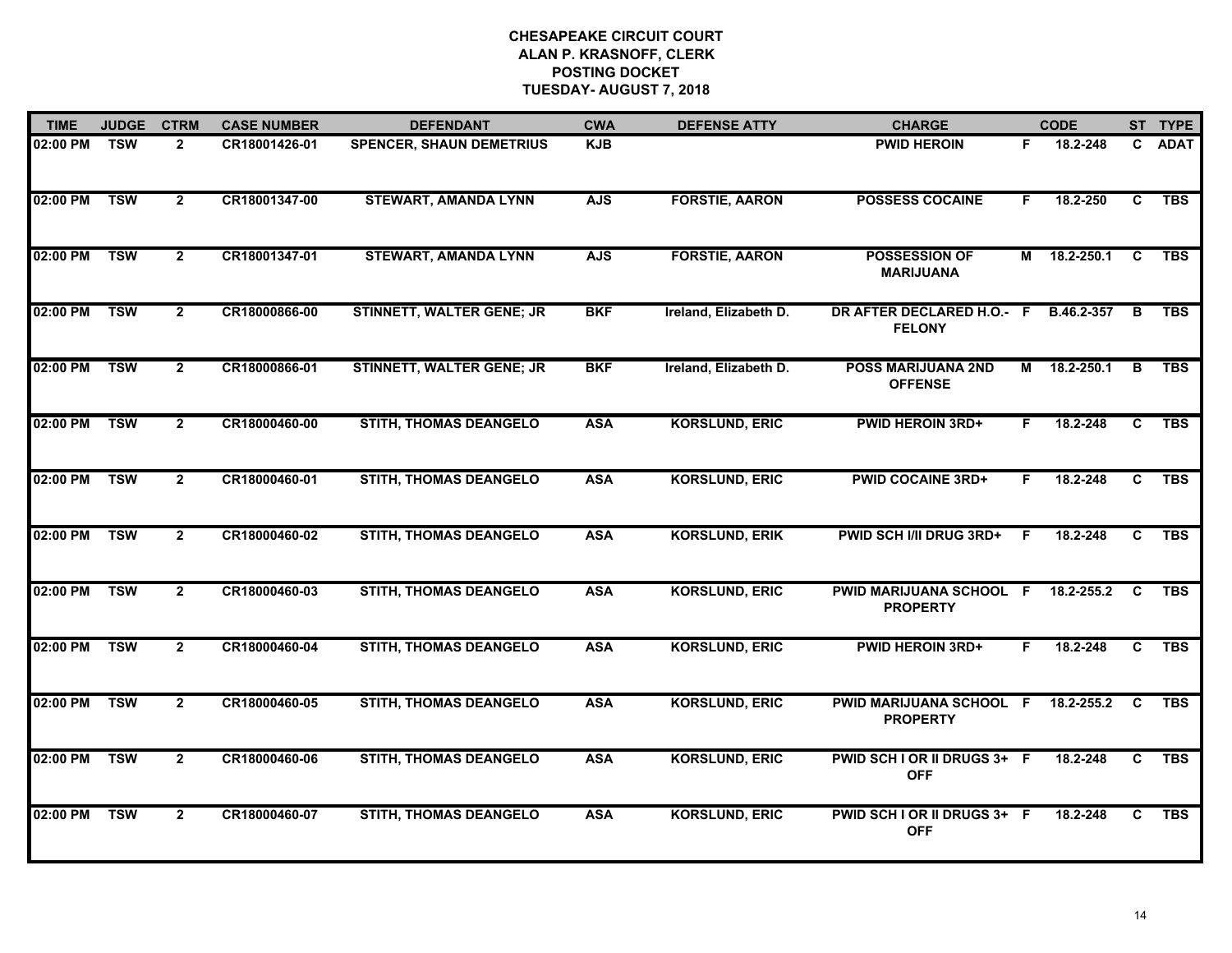| <b>TIME</b> | <b>JUDGE</b> | <b>CTRM</b>    | <b>CASE NUMBER</b> | <b>DEFENDANT</b>                   | <b>CWA</b> | <b>DEFENSE ATTY</b>     | <b>CHARGE</b>                                      |     | <b>CODE</b>  |              | ST TYPE       |
|-------------|--------------|----------------|--------------------|------------------------------------|------------|-------------------------|----------------------------------------------------|-----|--------------|--------------|---------------|
| 02:00 PM    | <b>TSW</b>   | $\overline{2}$ | CR18000460-08      | STITH, THOMAS DEANGELO             | <b>ASA</b> | <b>KORSLUND, ERIC</b>   | PWID SCH I OR II DRUIGS 3+ F<br><b>OFF</b>         |     | 18.2-248     | C            | <b>TBS</b>    |
| 02:00 PM    | <b>TSW</b>   | $\overline{2}$ | CR18001266-00      | <b>STUCK, MARK DAVID</b>           | <b>KAM</b> |                         | <b>ARSON-PERSONAL</b><br><b>PROPERTY</b>           | F.  | $18.2 - 81$  |              | <b>B</b> ADAT |
| 02:00 PM    | <b>TSW</b>   | $\overline{2}$ | CR18001266-01      | <b>STUCK, MARK DAVID</b>           | <b>KAM</b> |                         | <b>ARSON-PERSONAL</b><br><b>PROPERTY</b>           | F.  | $18.2 - 81$  |              | <b>B</b> ADAT |
| 02:00 PM    | <b>TSW</b>   | $\overline{2}$ | CR18001266-02      | <b>STUCK, MARK DAVID</b>           | <b>KAM</b> |                         | <b>ARSON-PERSONAL</b><br><b>PROPERTY</b>           | F.  | $18.2 - 81$  |              | <b>B</b> ADAT |
| 02:00 PM    | <b>TSW</b>   | $\overline{2}$ | CR18001266-03      | <b>STUCK, MARK DAVID</b>           | <b>KAM</b> |                         | <b>ARSON-PERSONAL</b><br><b>PROPERTY</b>           | F.  | $18.2 - 81$  |              | <b>B</b> ADAT |
| 02:00 PM    | <b>TSW</b>   | $\overline{2}$ | CR18001266-04      | <b>STUCK, MARK DAVID</b>           | <b>KAM</b> |                         | <b>ARSON-PERSONAL</b><br><b>PROPERTY</b>           | F.  | $18.2 - 81$  |              | <b>B</b> ADAT |
| 02:00 PM    | <b>TSW</b>   | $\overline{2}$ | CR18001030-00      | <b>TAYLOR, DOMINIQUE ALEXANDER</b> | <b>CEE</b> | <b>FORSTIE, AARON</b>   | <b>FORGE BANK NOTE</b>                             | F.  | 18.2-170     | $\mathbf{c}$ | <b>TBS</b>    |
| 02:00 PM    | <b>TSW</b>   | $\mathbf{2}$   | CR18001030-01      | <b>TAYLOR, DOMINIQUE ALEXANDER</b> | <b>CEE</b> | <b>FORSTIE, AARON</b>   | <b>OBTAIN MONEY FALSE</b><br><b>PRET &lt;\$200</b> | М   | 18.2-178     | C            | <b>TBS</b>    |
| 02:00 PM    | <b>TSW</b>   | $\overline{2}$ | CR18001030-02      | <b>TAYLOR, DOMINIQUE ALEXANDER</b> | <b>CEE</b> |                         | <b>BANK NOTES</b>                                  | М   | 18.2-173     | S            | <b>TBS</b>    |
| 02:00 PM    | <b>TSW</b>   | $\overline{2}$ | CR18001030-03      | <b>TAYLOR, DOMINIQUE ALEXANDER</b> | <b>CEE</b> | <b>FORSTIE, AARON</b>   | <b>POSSESS MARIJUANA</b>                           |     | M 18.2-250.1 | S.           | <b>TBS</b>    |
| 02:00 PM    | <b>TSW</b>   | $\overline{2}$ | CR09003436-01      | <b>TUBBS, JARON EUGENE</b>         | <b>KJB</b> | <b>GIVANDO, STEPHEN</b> | <b>VIOL PROBATION ON FEL</b><br><b>OFF</b>         | - F | 19.2-306     | C            | <b>TBS</b>    |
| 02:00 PM    | <b>TSW</b>   | $\mathbf{2}$   | CR09003437-01      | <b>TUBBS, JARON EUGENE</b>         | <b>KJB</b> | <b>GIVANDO, STEPHEN</b> | <b>VIOL PROBATION ON FEL</b><br><b>OFF</b>         | -F  | 19.2-306     | C            | <b>TBS</b>    |
| 02:00 PM    | <b>TSW</b>   | $\mathbf{2}$   | CR18001428-00      | <b>TURNER, ROGER LEON</b>          | <b>CEE</b> | <b>HAMLIN, JASON</b>    | <b>ASSAULT &amp; BATTER LEO</b>                    | F   | 18.2-57      | C.           | <b>TBS</b>    |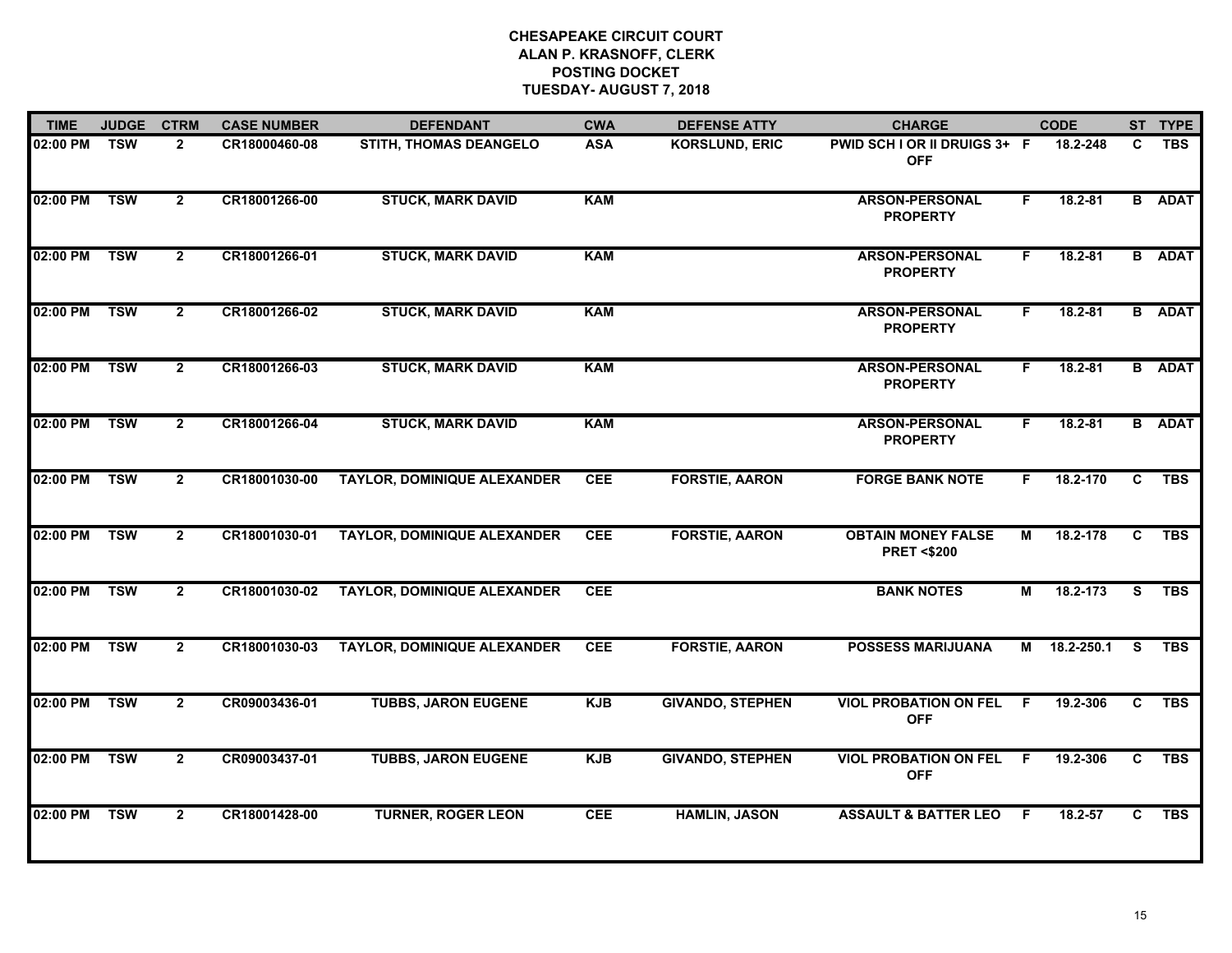| <b>TIME</b> | <b>JUDGE</b> | <b>CTRM</b>    | <b>CASE NUMBER</b> | <b>DEFENDANT</b>                | <b>CWA</b> | <b>DEFENSE ATTY</b>         | <b>CHARGE</b>                                            |    | <b>CODE</b>  |                | ST TYPE       |
|-------------|--------------|----------------|--------------------|---------------------------------|------------|-----------------------------|----------------------------------------------------------|----|--------------|----------------|---------------|
| 02:00 PM    | <b>TSW</b>   | $\overline{2}$ | CR18001428-01      | <b>TURNER, ROGER LEON</b>       | <b>CEE</b> | <b>HAMLIN, JASON</b>        | <b>PETIT LARCENY 3RD</b><br><b>OFFENSE</b>               | F. | 18.2-96      | C              | <b>TBS</b>    |
| 02:00 PM    | <b>TSW</b>   | $\overline{2}$ | CR18001267-00      | <b>WALDRON, BRIAN</b>           | <b>AEP</b> |                             | <b>POSSESS AMPHETAMINE</b>                               | F  | 18.2-250     |                | <b>B</b> ADAT |
| 02:00 PM    | <b>TSW</b>   | $\overline{2}$ | CR18001267-01      | <b>WALDRON, BRIAN THOMAS</b>    | <b>AEP</b> |                             | <b>POSSESSION OF</b><br><b>MARIJUANA</b>                 | М  | 18.2-250.1   |                | <b>B</b> ADAT |
| 02:00 PM    | <b>TSW</b>   | $\overline{2}$ | CR17001563-00      | <b>WALKER, JEREL ALEXANDER</b>  | <b>AJS</b> | Brice, James P.; Jr.        | <b>POSSESS COCAINE</b>                                   | F. | 18.2-250     | в              | <b>TBS</b>    |
| 02:00 PM    | <b>TSW</b>   | $\overline{2}$ | CR17001563-01      | <b>WALKER, JEREL ALEXANDER</b>  | <b>AJS</b> | Brice, James P.; Jr.        | <b>POSSESS MARIJUANA</b>                                 | M  | 18.2-250.1   | $\overline{B}$ | <b>TBS</b>    |
| 02:00 PM    | <b>TSW</b>   | $\overline{2}$ | CR18001352-00      | <b>WATSON, EDDIE MORRIS</b>     | <b>KJB</b> | <b>WASHINGTON, STEVEN L</b> | <b>PWID SCH I OR II DRUG</b><br>2ND+ OFF                 | F. | 18.2-248     | $\overline{c}$ | <b>TBS</b>    |
| 02:00 PM    | <b>TSW</b>   | $\overline{2}$ | CR14000455-01      | <b>WATSON, YOLANDA NECHELL</b>  | <b>WHC</b> | <b>WOOD, SHELLY F</b>       | <b>PROB VIOL (GRAND</b><br><b>LARCENY)</b>               | F  | 19.2-306     | C              | <b>TBS</b>    |
| 02:00 PM    | <b>TSW</b>   | $\overline{2}$ | CR18001427-00      | <b>WEGER, CASEY ELIZABETH</b>   | <b>ALG</b> | Givando, Stephen P.         | <b>GRAND LARCENY</b>                                     | F  | 18.2-95      | C              | <b>TBS</b>    |
| 02:00 PM    | <b>TSW</b>   | $\overline{2}$ | CR18001427-01      | <b>WEGER, CASEY ELIZABETH</b>   | <b>ALG</b> | Givando, Stephen P.         | <b>OBTAIN MONEY FALSE</b><br><b>PRETENSE</b>             | М  | 18.2-178     | C              | <b>TBS</b>    |
| 02:00 PM    | <b>TSW</b>   | $\overline{2}$ | CR18001427-02      | <b>WEGER, CASEY ELIZABETH</b>   | <b>ALG</b> | Givando, Stephen P.         | STOLEN PROPERTY/INTENT F 18.2-108.01<br><b>TO SELL</b>   |    |              | C              | <b>TBS</b>    |
| 02:00 PM    | <b>TSW</b>   | $\overline{2}$ | CR18001293-00      | <b>WILSON, TIRAN LYDELL; JR</b> | <b>AHM</b> | <b>SWEENEY, B COLIN</b>     | ELUDE/DISREGARD POLICE- F 46.2-817(B) C<br><b>FELONY</b> |    |              |                | <b>TBS</b>    |
| 02:00 PM    | <b>TSW</b>   | $\overline{2}$ | CR18001451-00      | <b>WOODS, JARRI AKIO</b>        | <b>JAF</b> |                             | <b>POSS COCAINE</b>                                      | F. | 18.2-250     |                | <b>B</b> ADAT |
| 02:00 PM    | <b>TSW</b>   | $\overline{2}$ | CR18001451-01      | <b>WOODS, JARRI AKIO</b>        | <b>JAF</b> |                             | <b>POSS MARIJUANA</b>                                    |    | M 18.2-250.1 |                | <b>B</b> ADAT |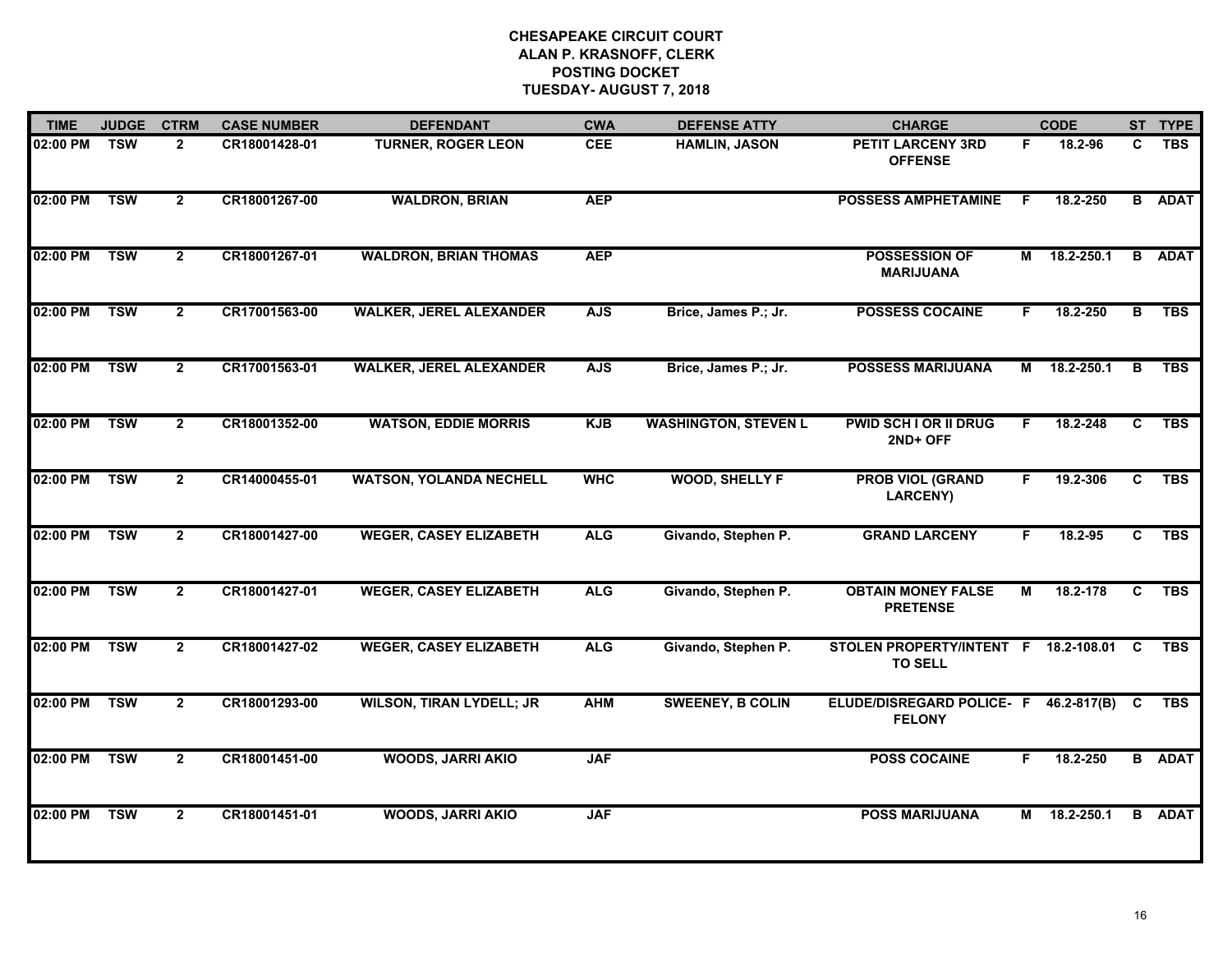| <b>TIME</b>      | <b>JUDGE</b> | <b>CTRM</b> | <b>CASE NUMBER</b> | <b>DEFENDANT</b>              | <b>CWA</b> | <b>DEFENSE ATTY</b> | <b>CHARGE</b>                                       |   | <b>CODE</b> | C <sub>T</sub> | <b>TYPE</b> |
|------------------|--------------|-------------|--------------------|-------------------------------|------------|---------------------|-----------------------------------------------------|---|-------------|----------------|-------------|
| <b>102:00 PM</b> | <b>TSW</b>   |             | CR16000195-02      | <b>ZUWALLACK, HAYDEN ROSS</b> | AJS        |                     | <b>GD BEHAV</b><br><b>VIOL(ASSAULT&amp;BATTERY)</b> | м | 19.2-306    |                | <b>TBS</b>  |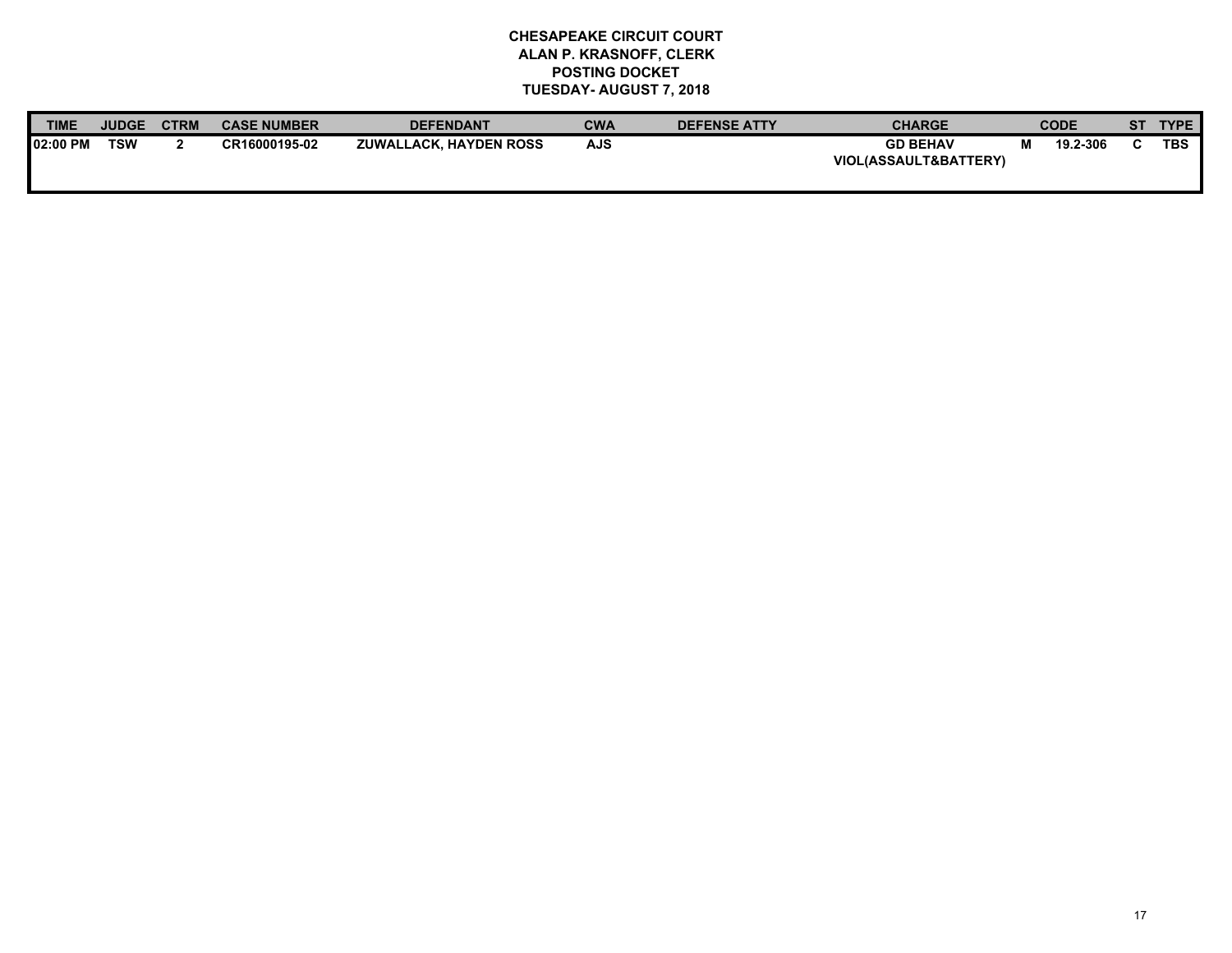| <b>TIME</b>  | <b>JUDGE</b> | <b>CTRM</b>             | <b>CASE NUMBER</b> | <b>PLAINTIFF</b>       | <b>DEFENDANT</b>       | <b>PLAINTIFF ATTY</b>   | <b>DEFENSE ATTY</b>     | <b>TYPE</b> |
|--------------|--------------|-------------------------|--------------------|------------------------|------------------------|-------------------------|-------------------------|-------------|
| 10:00 AM     | TSW          | 4                       | CJ18000048-00      | *IN RE JUVENILE APPEAL | IN RE JUVENILE APPEAL  |                         |                         | <b>TBS</b>  |
| 10:00 AM TSW |              | 4                       | CJ18000056-01      | *IN RE JUVENILE APPEAL | IN RE JUVENILE APPEAL  |                         | <b>MORRIS, DIALLO K</b> | <b>TBS</b>  |
| 10:00 AM TSW |              | 4                       | CJ18000047-01      | *IN RE JUVENILE APPEAL | IN RE JUVENILE APPEAL  |                         |                         | <b>TBS</b>  |
| 10:00 AM     | <b>TSW</b>   | 4                       | CJ18000045-00      | *IN RE JUVENILE APPEAL | IN RE JUVENILE APPEAL  |                         | <b>FULLER, BARBARA</b>  | <b>TBS</b>  |
| 10:00 AM TSW |              | 4                       | CJ18000046-00      | *IN RE JUVENILE APPEAL | IN RE JUVENILE APPEAL  |                         | <b>FULLER, BARBARA</b>  | <b>TBS</b>  |
| 10:00 AM TSW |              | 4                       | CJ18000053-00      | *IN RE JUVENILE APPEAL | IN RE JUVENILE APPEAL  |                         |                         | <b>TBS</b>  |
| 10:00 AM     | <b>TSW</b>   | 4                       | CJ18000050-00      | *IN RE JUVENILE APPEAL | IN RE JUVENILE APPEAL  |                         |                         | <b>TBS</b>  |
| 10:00 AM TSW |              | $\overline{\mathbf{4}}$ | CJ18000050-01      | *IN RE JUVENILE APPEAL | IN RE JUVENILE APPEAL  |                         |                         | <b>TBS</b>  |
| 10:00 AM     | <b>TSW</b>   | 4                       | CJ18000051-00      | *IN RE JUVENILE APPEAL | IN RE JUVENILE APPEAL  |                         |                         | <b>TBS</b>  |
| 10:00 AM     | <b>TSW</b>   | 4                       | CJ18000051-01      | *IN RE JUVENILE APPEAL | IN RE JUVENILE APPEAL  |                         |                         | <b>TBS</b>  |
| 10:00 AM     | <b>TSW</b>   | 4                       | CJ18000055-00      | *IN RE JUVENILE APPEAL | IN RE JUVENILE APPEAL  |                         |                         | <b>TBS</b>  |
| 10:00 AM     | <b>TSW</b>   | 4                       | CJ18000055-01      | *IN RE JUVENILE APPEAL | IN RE JUVENILE APPEAL  |                         |                         | <b>TBS</b>  |
| 10:00 AM     | <b>TSW</b>   | 4                       | CJ18000056-00      | *IN RE JUVENILE APPEAL | IN RE JUVENILE APPEAL  | <b>MORRIS, DIALLO K</b> |                         | <b>TBS</b>  |
| 10:00 AM     | <b>TSW</b>   | $\overline{\mathbf{4}}$ | CJ18000049-00      | *IN RE JUVENILE APPEAL | *IN RE JUVENILE APPEAL |                         |                         | <b>TBS</b>  |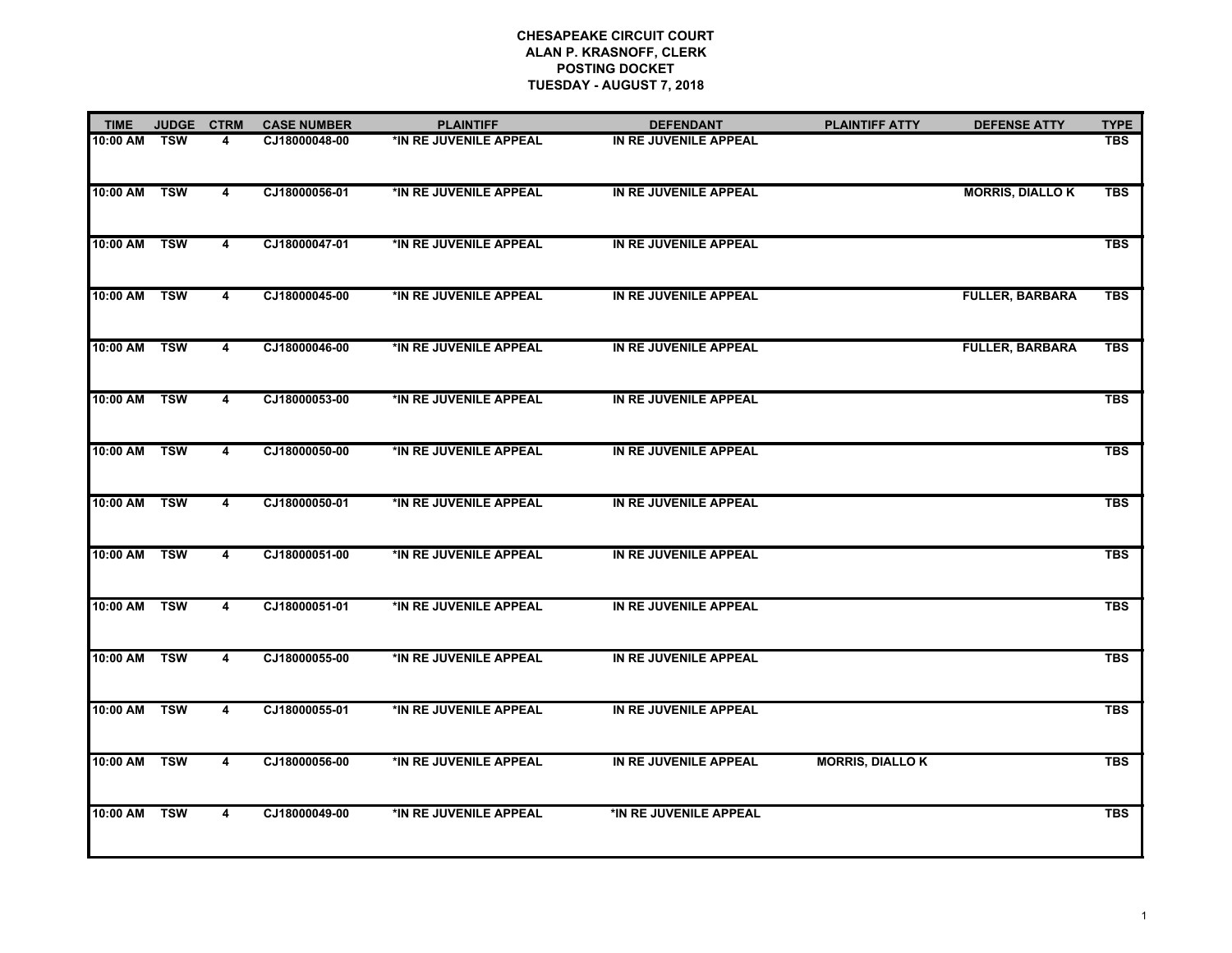| <b>TIME</b>  | <b>JUDGE</b>              | <b>CTRM</b>             | <b>CASE NUMBER</b> | <b>PLAINTIFF</b>       | <b>DEFENDANT</b>         | <b>PLAINTIFF ATTY</b>                    | <b>DEFENSE ATTY</b>        | <b>TYPE</b> |
|--------------|---------------------------|-------------------------|--------------------|------------------------|--------------------------|------------------------------------------|----------------------------|-------------|
| 10:00 AM     | TSW                       | 4                       | CJ18000052-00      | *IN RE JUVENILE APPEAL | IN RE JUVENILE APPEAL    |                                          |                            | <b>TBS</b>  |
| 10:00 AM     | <b>TSW</b>                | $\overline{\mathbf{4}}$ | CJ18000044-00      | *IN RE JUVENILE APPEAL | IN RE JUVENILE APPEAL    |                                          |                            | <b>TBS</b>  |
| 10:00 AM TSW |                           | 4                       | CJ18000047-00      | *IN RE JUVENILE APPEAL | IN RE JUVENILE APPEAL    |                                          |                            | <b>TBS</b>  |
| 10:00 AM     | <b>TSW</b>                | 4                       | CJ18000054-00      | *IN RE JUVENILE APPEAL | IN RE JUVENILE APPEAL    |                                          |                            | <b>TBS</b>  |
| 10:00 AM     | <b>TSW</b>                | 4                       | CL17004719-00      | <b>BELL, TIFFANY T</b> | <b>MERRITT, LACEY</b>    |                                          | <b>ROBINSON, M JANEICE</b> | <b>TBS</b>  |
| 10:00 AM     | $\overline{\mathsf{TSW}}$ | 4                       | CL18003695-00      | *CHRISTMAN, SHARON L   | <b>STEWART, JENNIFER</b> | <b>BRICKHOUSE, M</b><br><b>BRADLEY</b>   | <b>RIEGER, CHRISTINA M</b> | <b>TBS</b>  |
| 10:00 AM     | <b>TSW</b>                | 4                       | CL18002313-00      | <b>COMMONWEALTH</b>    | *LANGFORD, DONNELL E     | <b>POOLE BROOKE</b><br><b>PLUMLEE PC</b> | <b>PROSE</b>               | <b>GARN</b> |
| 10:00 AM TSW |                           | $\overline{\mathbf{4}}$ | CL18003042-00      | <b>COMMONWEALTH</b>    | *WRIGHT, TONYA M         | <b>POOLE BROOKE</b><br><b>PLUMLEE PC</b> | <b>PROSE</b>               | <b>GARN</b> |
| 10:00 AM     | <b>TSW</b>                | $\overline{4}$          | CL18003049-00      | <b>COMMONWEALTH</b>    | *REESE, ANTHONY TYRONE   | <b>POOLE BROOKE</b><br><b>PLUMLEE PC</b> | <b>PROSE</b>               | <b>GARN</b> |
| 10:00 AM     | <b>TSW</b>                | 4                       | CL18003056-00      | <b>COMMONWEALTH</b>    | *PEMBROKE, REBECCA       | <b>POOLE BROOKE</b><br><b>PLUMLEE PC</b> | <b>PROSE</b>               | <b>GARN</b> |
| 10:00 AM TSW |                           | 4                       | CL18003079-00      | <b>COMMONWEALTH</b>    | *BOGGS, TIFFANY LEE      | <b>POOLE BROOKE</b><br><b>PLUMLEE PC</b> | <b>PROSE</b>               | <b>GARN</b> |
| 10:00 AM     | <b>TSW</b>                | 4                       | CL18003084-00      | <b>COMMONWEALTH</b>    | *BURKE, KOLBY DAVON      | <b>POOLE BROOKE</b><br><b>PLUMLEE PC</b> | PRO <sub>SE</sub>          | <b>GARN</b> |
| 10:00 AM     | <b>TSW</b>                | 4                       | CL18003915-00      | <b>COMMONWEALTH</b>    | *BELL, BENJAMIN LEE      | <b>POOLE BROOKE</b><br><b>PLUMLEE PC</b> | <b>PROSE</b>               | <b>GARN</b> |
| 10:00 AM     | <b>TSW</b>                | 4                       | CL18003917-00      | <b>COMMONWEALTH</b>    | *SMITH, SHAUN LORENZO    | <b>POOLE BROOKE</b><br><b>PLUMLEE PC</b> | <b>PROSE</b>               | <b>GARN</b> |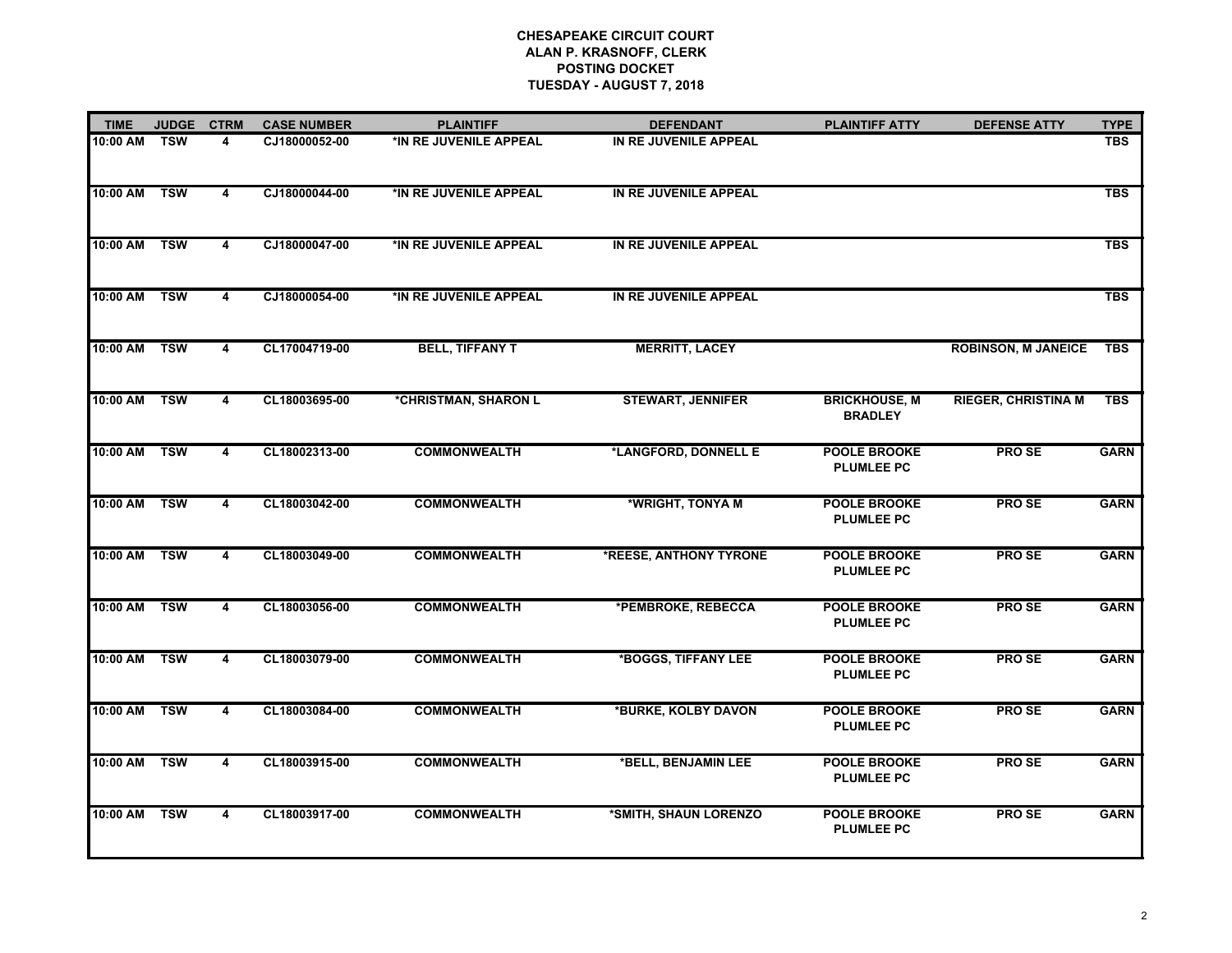| <b>TIME</b> | <b>JUDGE</b> | <b>CTRM</b>             | <b>CASE NUMBER</b> | <b>PLAINTIFF</b>    | <b>DEFENDANT</b>        | <b>PLAINTIFF ATTY</b>                    | <b>DEFENSE ATTY</b> | <b>TYPE</b> |
|-------------|--------------|-------------------------|--------------------|---------------------|-------------------------|------------------------------------------|---------------------|-------------|
| 10:00 AM    | <b>TSW</b>   | 4                       | CL18003919-00      | <b>COMMONWEALTH</b> | *TAYLOR, EBONY          | <b>POOLE BROOKE</b><br><b>PLUMLEE PC</b> | <b>PROSE</b>        | <b>GARN</b> |
| 10:00 AM    | <b>TSW</b>   | $\overline{\mathbf{4}}$ | CL18003920-00      | <b>COMMONWEALTH</b> | *SMITH, VERLANDON L     | POOLE BROOKE<br><b>PLUMLEE PC</b>        | <b>PROSE</b>        | <b>GARN</b> |
| 10:00 AM    | <b>TSW</b>   | $\overline{4}$          | CL18003922-00      | <b>COMMONWEALTH</b> | *WEBB, DONOVAN DONNELL  | <b>POOLE BROOKE</b><br><b>PLUMLEE PC</b> | PRO SE              | <b>GARN</b> |
| 10:00 AM    | <b>TSW</b>   | $\overline{4}$          | CL18003923-00      | <b>COMMONWEALTH</b> | *SMITH, LATISHA RENEE   | <b>POOLE BROOKE</b><br><b>PLUMLEE PC</b> | <b>PROSE</b>        | <b>GARN</b> |
| 10:00 AM    | TSW          | 4                       | CL18003925-00      | <b>COMMONWEALTH</b> | *SMITH, GINO; JR        | <b>POOLE BROOKE</b><br><b>PLUMLEE PC</b> | <b>PROSE</b>        | <b>GARN</b> |
| 10:00 AM    | <b>TSW</b>   | 4                       | CL18003936-00      | <b>COMMONWEALTH</b> | *SHERRILL, MARCUS       | <b>POOLE BROOKE</b><br><b>PLUMLEE PC</b> | <b>PROSE</b>        | <b>GARN</b> |
| 10:00 AM    | <b>TSW</b>   | $\overline{\mathbf{4}}$ | CL18003937-00      | <b>COMMONWEALTH</b> | *PARSONS, MATTHEW DAVID | <b>POOLE BROOKE</b><br><b>PLUMLEE PC</b> | <b>PROSE</b>        | <b>GARN</b> |
| 10:00 AM    | <b>TSW</b>   | 4                       | CL18003938-00      | <b>COMMONWEALTH</b> | *MCMAHON, JOHN JAMES    | <b>POOLE BROOKE</b><br><b>PLUMLEE PC</b> | <b>PROSE</b>        | <b>GARN</b> |
| 10:00 AM    | <b>TSW</b>   | $\overline{4}$          | CL18003946-00      | <b>COMMONWEALTH</b> | *LAWRENCE, ANTHONY L    | <b>POOLE BROOKE</b><br><b>PLUMLEE PC</b> | <b>PROSE</b>        | <b>GARN</b> |
| 10:00 AM    | <b>TSW</b>   | 4                       | CL18003947-00      | <b>COMMONWEALTH</b> | *JORDAN, JOYA M         | <b>POOLE BROOKE</b><br><b>PLUMLEE PC</b> | PRO SE              | <b>GARN</b> |
| 10:00 AM    | <b>TSW</b>   | $\overline{4}$          | CL18003949-00      | <b>COMMONWEALTH</b> | *JONES, LERONDO R       | <b>POOLE BROOKE</b><br><b>PLUMLEE PC</b> | <b>PROSE</b>        | <b>GARN</b> |
| 10:00 AM    | <b>TSW</b>   | 4                       | CL18003952-00      | <b>COMMONWEALTH</b> | *JOHNSON, LAKIM M       | POOLE BROOKE<br><b>PLUMLEE</b>           | PRO SE              | <b>GARN</b> |
| 10:00 AM    | <b>TSW</b>   | 4                       | CL18003955-00      | <b>COMMONWEALTH</b> | *JACKSON, WILLIE A      | <b>POOLE BROOKE</b><br><b>PLUMLEE PC</b> | <b>PROSE</b>        | <b>GARN</b> |
| 10:00 AM    | <b>TSW</b>   | $\overline{\mathbf{4}}$ | CL18003957-00      | <b>COMMONWEALTH</b> | *HALIDAY, KENNETH D     | <b>POOLE BROOKE</b><br><b>PLUMLEE PC</b> | <b>PROSE</b>        | <b>GARN</b> |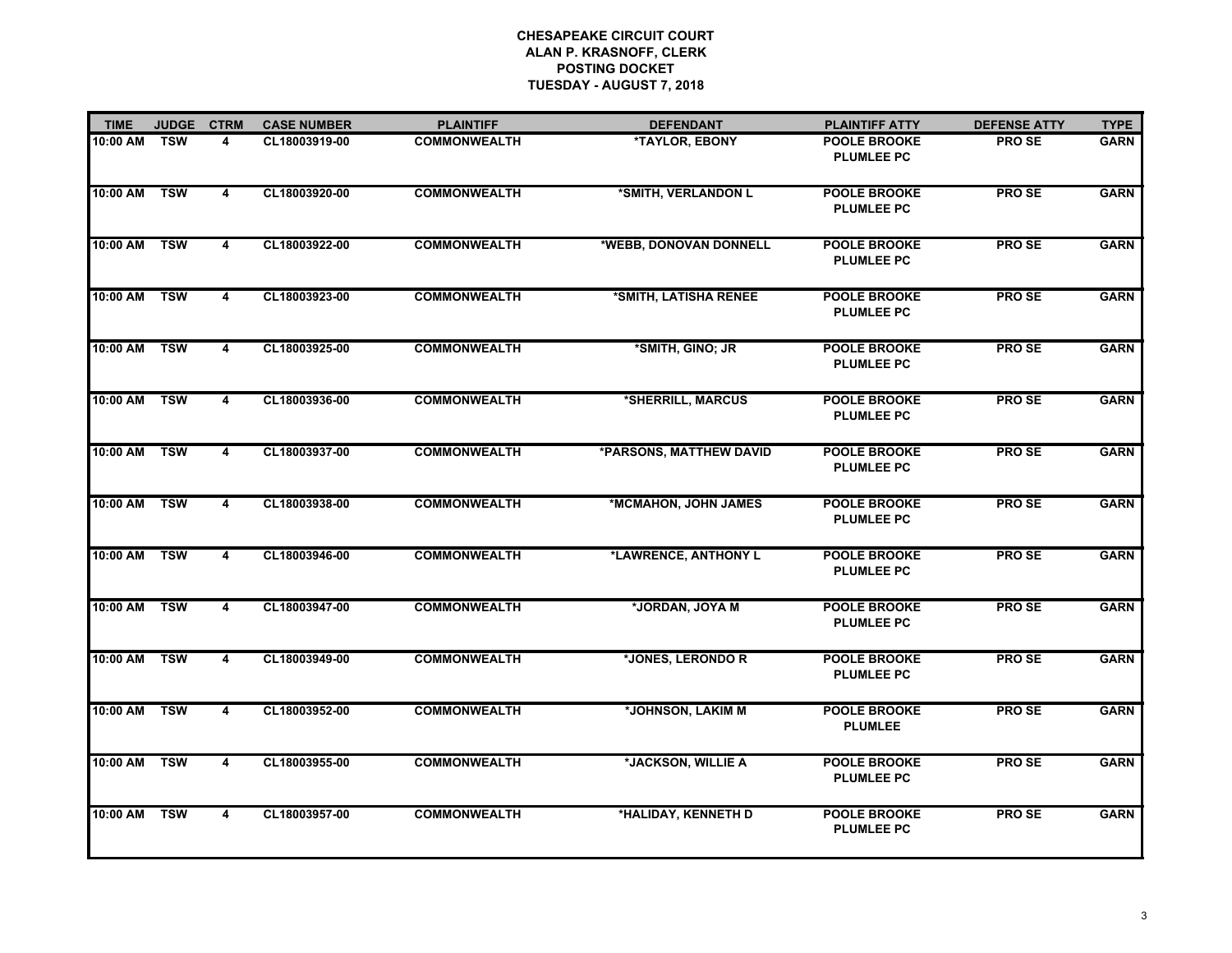| <b>TIME</b> | <b>JUDGE</b> | <b>CTRM</b>             | <b>CASE NUMBER</b> | <b>PLAINTIFF</b>                | <b>DEFENDANT</b>        | <b>PLAINTIFF ATTY</b>                    | <b>DEFENSE ATTY</b> | <b>TYPE</b> |
|-------------|--------------|-------------------------|--------------------|---------------------------------|-------------------------|------------------------------------------|---------------------|-------------|
| 10:00 AM    | <b>TSW</b>   | 4                       | CL18003960-00      | <b>COMMONWEALTH</b>             | *GODFREY, MICAH CORTEZ  | <b>POOLE BROOKE</b><br><b>PLUMLEE PC</b> | <b>PROSE</b>        | <b>GARN</b> |
| 10:00 AM    | <b>TSW</b>   | $\overline{\mathbf{4}}$ | CL18003962-00      | <b>COMMONWEALTH</b>             | *FULLER, CHERYL DENISE  | <b>POOLE BROOKE</b><br><b>PLUMLEE PC</b> | <b>PROSE</b>        | <b>GARN</b> |
| 10:00 AM    | <b>TSW</b>   | 4                       | CL18003964-00      | <b>COMMONWEALTH</b>             | *FREDERICK, LEVI B      | <b>POOLE BROOKE</b><br><b>PLUMLEE PC</b> | <b>PROSE</b>        | <b>GARN</b> |
| 10:00 AM    | <b>TSW</b>   | $\overline{4}$          | CL18003965-00      | <b>COMMONWEALTH</b>             | *ELLIOTT, RENEE JOY     | <b>POOLE BROOKE</b><br><b>PLUMLEE PC</b> | <b>PROSE</b>        | <b>GARN</b> |
| 10:00 AM    | TSW          | 4                       | CL18003966-00      | <b>COMMONWEALTH</b>             | *DAYE, BYRON            | <b>POOLE BROOKE</b><br><b>PLUMLEE PC</b> | <b>PROSE</b>        | <b>GARN</b> |
| 10:00 AM    | <b>TSW</b>   | 4                       | CL18003968-00      | <b>COMMONWEALTH</b>             | *COSSAVELLA, SCOTT      | <b>POOLE BROOKE</b><br><b>PLUMLEE PC</b> | <b>PROSE</b>        | <b>GARN</b> |
| 10:00 AM    | <b>TSW</b>   | 4                       | CL18003969-00      | <b>COMMONWEALTH</b>             | *COMBS, XAPHIAN L       | <b>POOLE BROOKE</b><br><b>PLUMLEE PC</b> | <b>PROSE</b>        | <b>GARN</b> |
| 10:00 AM    | <b>TSW</b>   | 4                       | CL18003970-00      | <b>COMMONWEALTH</b>             | *BOYD, SHONA            | <b>POOLE BROOKE</b><br><b>PLUMLEE PC</b> | <b>PROSE</b>        | <b>GARN</b> |
| 10:00 AM    | <b>TSW</b>   | $\overline{4}$          | CL18003973-00      | <b>COMMONWEALTH</b>             | *BROWN, THOMAS          | <b>POOLE BROOKE</b><br><b>PLUMLEE PC</b> | <b>PROSE</b>        | <b>GARN</b> |
| 10:00 AM    | <b>TSW</b>   | 4                       | CL18003975-00      | <b>COMMONWEALTH</b>             | *CHERRY-CLARK, TEMETRIA | <b>POOLE BROOKE</b><br><b>PLUMLEE PC</b> | <b>PROSE</b>        | <b>GARN</b> |
| 10:00 AM    | <b>TSW</b>   | 4                       | CL18003980-00      | <b>COMMONWEALTH</b>             | *VANN, DALVONTA D       | <b>POOLE BROOKE</b><br><b>PLUMLEE PC</b> | <b>PROSE</b>        | <b>GARN</b> |
| 10:00 AM    | <b>TSW</b>   | $\overline{\mathbf{4}}$ | CL18003987-00      | <b>COMMONWEALTH</b>             | *VARNER, NANCY ELAINE   | <b>POOLE BROOKE</b><br><b>PLUMLEE PC</b> | <b>PROSE</b>        | <b>GARN</b> |
| 10:00 AM    | <b>TSW</b>   | 4                       | CL18003990-00      | <b>COMMONWEALTH</b>             | *WELLS, LEON            | <b>POOLE BROOKE</b><br><b>PLUMLEE PC</b> | <b>PROSE</b>        | <b>GARN</b> |
| 10:00 AM    | <b>TSW</b>   | $\overline{\mathbf{4}}$ | CL18004255-00      | <b>DE LAGE LANDEN FINANCIAL</b> | *SALYER, LAYMON A       | <b>FLEDER, SAMUEL D</b>                  | <b>PROSE</b>        | <b>GARN</b> |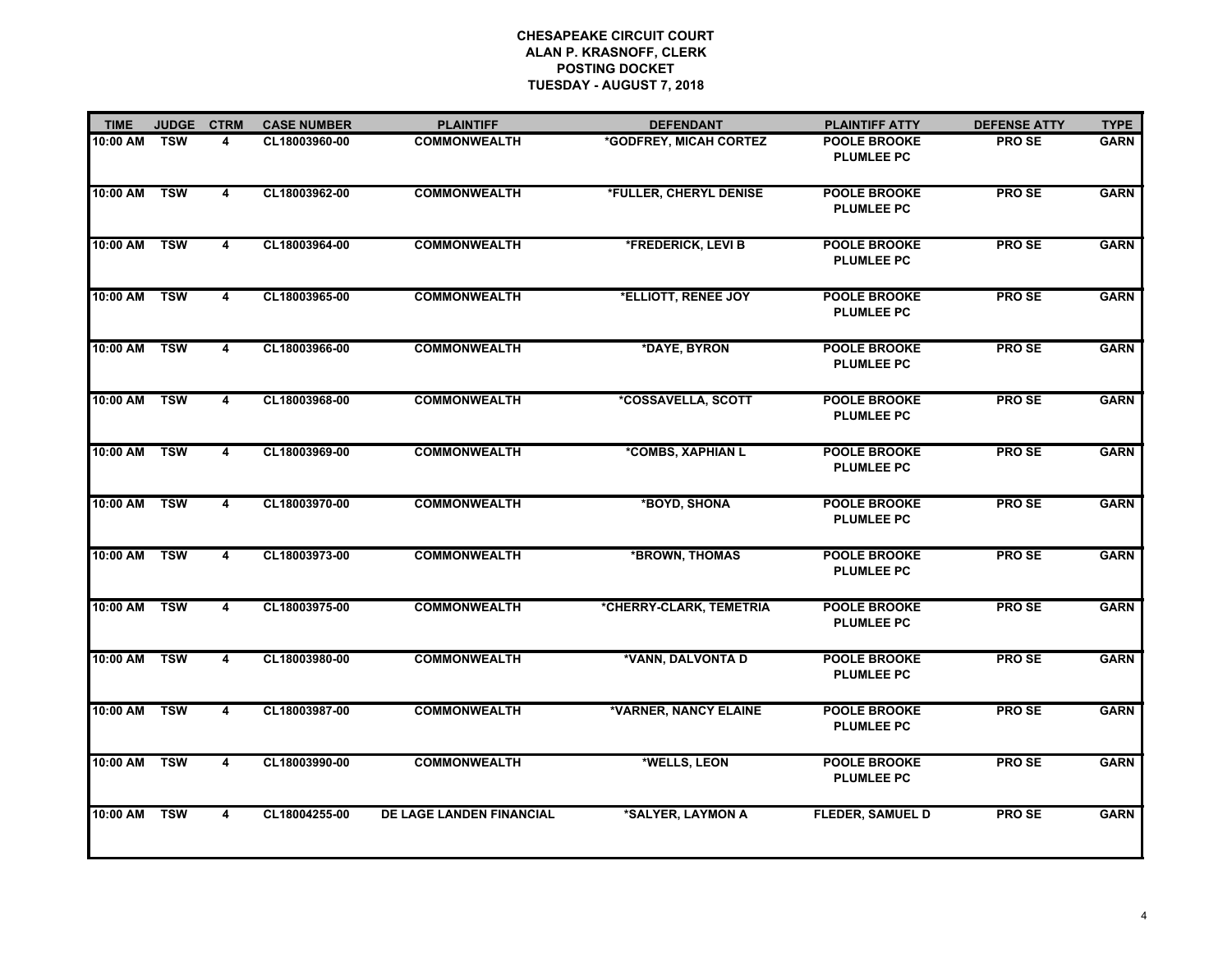| <b>TIME</b> | <b>JUDGE</b> | <b>CTRM</b>             | <b>CASE NUMBER</b> | <b>PLAINTIFF</b>                     | <b>DEFENDANT</b>                | <b>PLAINTIFF ATTY</b>      | <b>DEFENSE ATTY</b>             | <b>TYPE</b> |
|-------------|--------------|-------------------------|--------------------|--------------------------------------|---------------------------------|----------------------------|---------------------------------|-------------|
| 10:00 AM    | <b>TSW</b>   | 4                       | CL17005720-00      | <b>DICKERSON, CLEO</b>               | <b>GOODMAN, DAVID</b>           | <b>SELKIN, ALBERT C</b>    | <b>ROBINSON, M JANEICE</b>      | <b>TBS</b>  |
| 10:00 AM    | <b>TSW</b>   | 4                       | CL18004073-00      | <b>DISCOVER BANK</b>                 | *GILES, RICHARD P               | <b>VANHORN, RACHEL E</b>   | <b>PROSE</b>                    | <b>GARN</b> |
| 10:00 AM    | <b>TSW</b>   | $\overline{4}$          | CL18004399-00      | <b>DOWNING, MAKIA CAROLYN</b>        | <b>DANIEL, JEVON LEE</b>        |                            | <b>RENNINGER, NICHOLAS</b><br>D | <b>TBS</b>  |
| 10:00 AM    | <b>TSW</b>   | 4                       | CL18004166-00      | FINN, ELAINE                         | FINN, WALLY N                   |                            |                                 | <b>TBS</b>  |
| 10:00 AM    | <b>TSW</b>   | 4                       | CL18003896-00      | <b>GRANT, CASEY</b>                  | <b>WRIGHT, DERWIN; JR</b>       | <b>UFKES, ELIZABETH K</b>  | <b>MCDONALD, KEVA</b>           | <b>TBS</b>  |
| 10:00 AM    | <b>TSW</b>   | $\overline{\mathbf{4}}$ | CL18001763-00      | <b>GREAT BRIDGE VETERINARY</b>       | *BEECHAM, MISTY T               | <b>BISCHOFF, WILLIAM C</b> | <b>PROSE</b>                    | <b>GARN</b> |
| 10:00 AM    | <b>TSW</b>   | 4                       | CL17003861-00      | <b>GRIFFIN, JOHNNA FAY</b>           | <b>HARRIS, JOSEPH L; IV</b>     | <b>ALLEN, R CLAYTON</b>    | <b>ALLEMAN, SCOTT</b>           | <b>TBS</b>  |
| 10:00 AM    | <b>TSW</b>   | $\overline{\mathbf{4}}$ | CL18001134-00      | <b>GUTTERMAN IRON &amp; METAL CO</b> | *WISE, MAURICE ANTHONY          | <b>CHAPLIN GONET</b>       | <b>PROSE</b>                    | <b>GARN</b> |
| 10:00 AM    | <b>TSW</b>   | $\overline{4}$          | CL18003976-00      | <b>HARVIN, VICTORIA</b>              | AMERICAN HONDA MOTOR CO INC     | <b>CLUETT, W AARON</b>     | <b>THOMAS, LINDSEY ANN</b>      | <b>TBS</b>  |
| 10:00 AM    | <b>TSW</b>   | 4                       | CL18004565-00      | <b>HERBORN, OK RAN</b>               | <b>HERBORN, STEVEN ALLAN</b>    | <b>PROSE</b>               | <b>PROSE</b>                    | <b>TBS</b>  |
| 10:00 AM    | <b>TSW</b>   | 4                       | CL17004088-00      | <b>HINES, JANE BRITT</b>             | <b>TIBBETTS, NICHOLS CONNER</b> | <b>SARTWELL, P TODD</b>    | <b>CRANDLEY, JOHN G</b>         | <b>TBS</b>  |
| 10:00 AM    | <b>TSW</b>   | $\overline{\mathbf{4}}$ | CL18004044-00      | <b>HOBBS, STACI LYNN</b>             | <b>HOBBS, DAVID CHRISTOPHER</b> |                            |                                 | <b>TBS</b>  |
| 10:00 AM    | <b>TSW</b>   | 4                       | CL17002174-00      | <b>HOWARD, DENISE</b>                | PHILLIPS, SHAWN M               | <b>LOTKIN, ADAM</b>        | <b>SINNOTT, RAYMOND J;</b><br>Ш | <b>TBS</b>  |
| 10:00 AM    | <b>TSW</b>   | $\overline{\mathbf{4}}$ | CL18000807-00      | *HURDLE, THEODORE A                  | *WILLIAMS, BRENDA Z             | <b>CHAPLIN GONET</b>       | <b>PROSE</b>                    | <b>GARN</b> |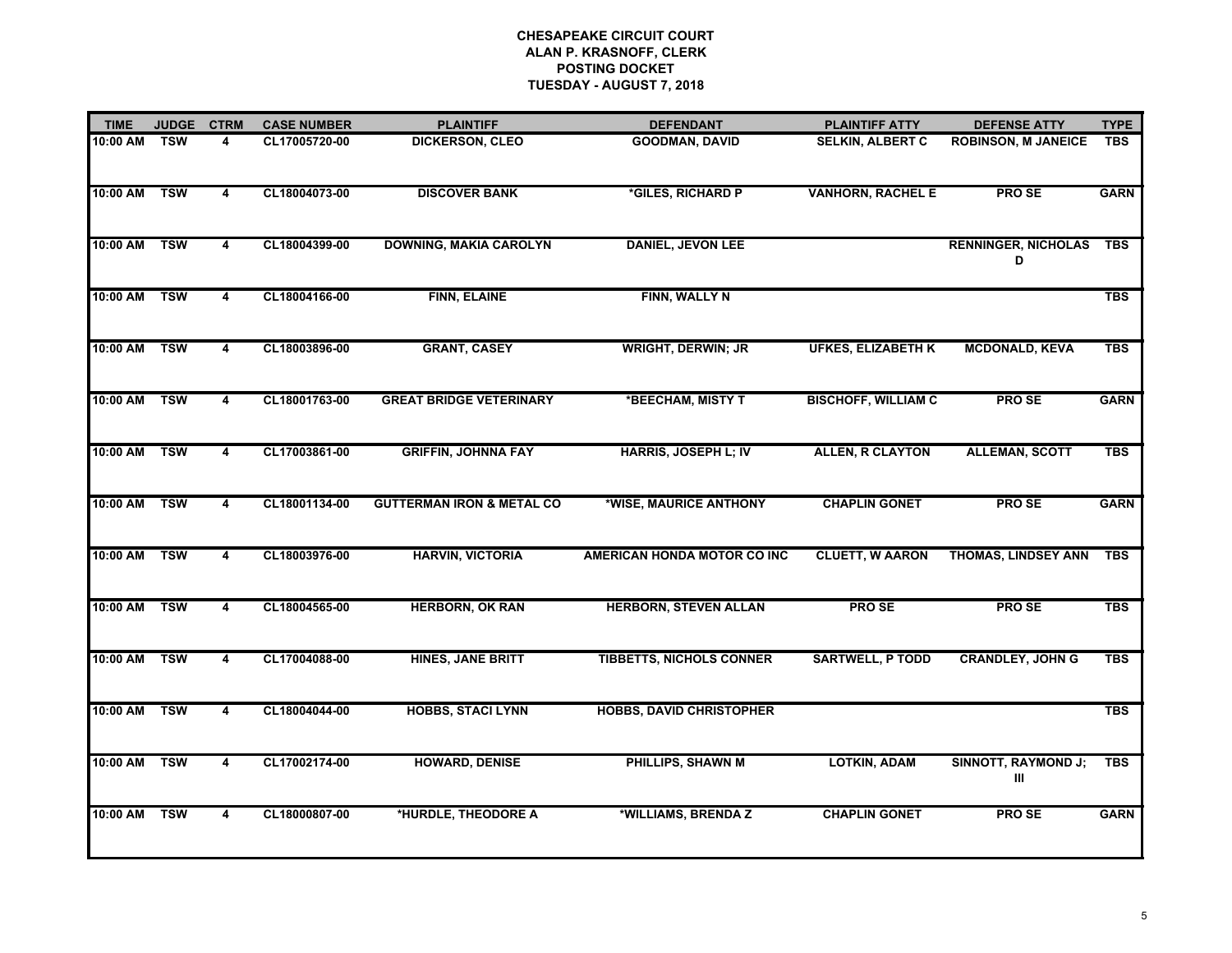| <b>TIME</b> | <b>JUDGE</b> | <b>CTRM</b> | <b>CASE NUMBER</b> | <b>PLAINTIFF</b>                         | <b>DEFENDANT</b>                   | <b>PLAINTIFF ATTY</b>                    | <b>DEFENSE ATTY</b>                      | <b>TYPE</b> |
|-------------|--------------|-------------|--------------------|------------------------------------------|------------------------------------|------------------------------------------|------------------------------------------|-------------|
| 10:00 AM    | <b>TSW</b>   | 4           | CL18004072-00      | <b>JEDI PARTNERS</b>                     | *ROBERTS, MARK                     | <b>ASSET RECOVERY</b>                    | <b>PROSE</b>                             | <b>GARN</b> |
| 10:00 AM    | <b>TSW</b>   | 4           | CL18003681-00      | <b>JH NORTON COMPANY INC</b>             | <b>INTERNATIONAL METAL FUSION</b>  | <b>BRYANT, SUANNE</b><br><b>HARDEE</b>   | JOHNSON, SHANNON K TBS                   |             |
| 10:00 AM    | TSW          | 4           | CL18004348-00      | LINEBERRY-PROFFITT, HOLLY<br><b>ANNE</b> | PROFFITT, JOHN WOODFIN             |                                          | <b>HEDGES, PAUL R</b>                    | <b>TBS</b>  |
| 10:00 AM    | <b>TSW</b>   | 4           | CL18004039-00      | <b>MARTINEZ, SANTIAGA DEVILLEDA</b>      | <b>CRUZ, GERARDO VILLEDA</b>       |                                          |                                          | <b>TBS</b>  |
| 10:00 AM    | <b>TSW</b>   | 4           | CL17003228-00      | <b>MARTINSEN, JOANNA M</b>               | <b>2NDS BUILDING MATERIALS INC</b> | <b>ROBUSTO, MICHAEL A</b>                | <b>JONES, COLSTON</b>                    | <b>TBS</b>  |
| 10:00 AM    | <b>TSW</b>   | 4           | CL17000764-00      | <b>MESIC, KATHLEEN</b>                   | <b>REYNOLDS, WILLIAM</b>           | <b>SCOTT, DON</b>                        | <b>RIGNEY, ROBERT B</b>                  | <b>TBS</b>  |
| 10:00 AM    | <b>TSW</b>   | 4           | CL18004765-00      | <b>MOORE, YOLANDA</b>                    | PETERSON, YOLANDA                  | <b>PROSE</b>                             | SLAVEN, RONALD D; JR TBS                 |             |
| 10:00 AM    | <b>TSW</b>   | 4           | CL18001852-00      | <b>NAE FEDERAL CREDIT UNION</b>          | *DAWSON, ROY J; JR                 | <b>SHAMES, STEVEN F</b>                  | <b>PROSE</b>                             | <b>GARN</b> |
| 10:00 AM    | <b>TSW</b>   | 4           | CL18003319-00      | <b>NAE FEDERAL CREDIT UNION</b>          | *EVERETT, JAMES L                  | <b>SHAMES BYRUM PC</b>                   | <b>PROSE</b>                             | <b>GARN</b> |
| 10:00 AM    | <b>TSW</b>   | 4           | CL18003434-00      | <b>NAE FEDERAL CREDIT UNION</b>          | *CRUSE, SHINEE LONTIQUE            | <b>SHAMES, STEVEN F</b>                  | <b>PROSE</b>                             | <b>GARN</b> |
| 10:00 AM    | <b>TSW</b>   | 4           | CL17002830-00      | *NICHOLS, THOMAS W                       | *VICO CONTRUCTION COMPANY          | <b>WEINBERG, MATTHEW</b><br><b>JAMES</b> | <b>WATKINS-WHITE,</b><br><b>SHEPELLE</b> | <b>TBS</b>  |
| 10:00 AM    | <b>TSW</b>   | 4           | CL18004435-00      | <b>OGWU, NNEKA C</b>                     | <b>OGWU, WINNIE</b>                |                                          |                                          | <b>TBS</b>  |
| 10:00 AM    | <b>TSW</b>   | 4           | CL18001764-00      | PRIMUS AUTO FINANCIAL<br><b>SERVICES</b> | *NEWMAN, SALLY S                   | <b>SAUNDERS, SARAH M</b>                 | <b>PROSE</b>                             | <b>GARN</b> |
| 10:00 AM    | TSW          | 4           | CL18000282-00      | <b>ROUNDS, BRIANNA M</b>                 | <b>HAROLD V HOYT</b>               | <b>FITZGERALD, THOMAS</b><br>A; II       | <b>LYNCH, DIANE L</b>                    | <b>TBS</b>  |